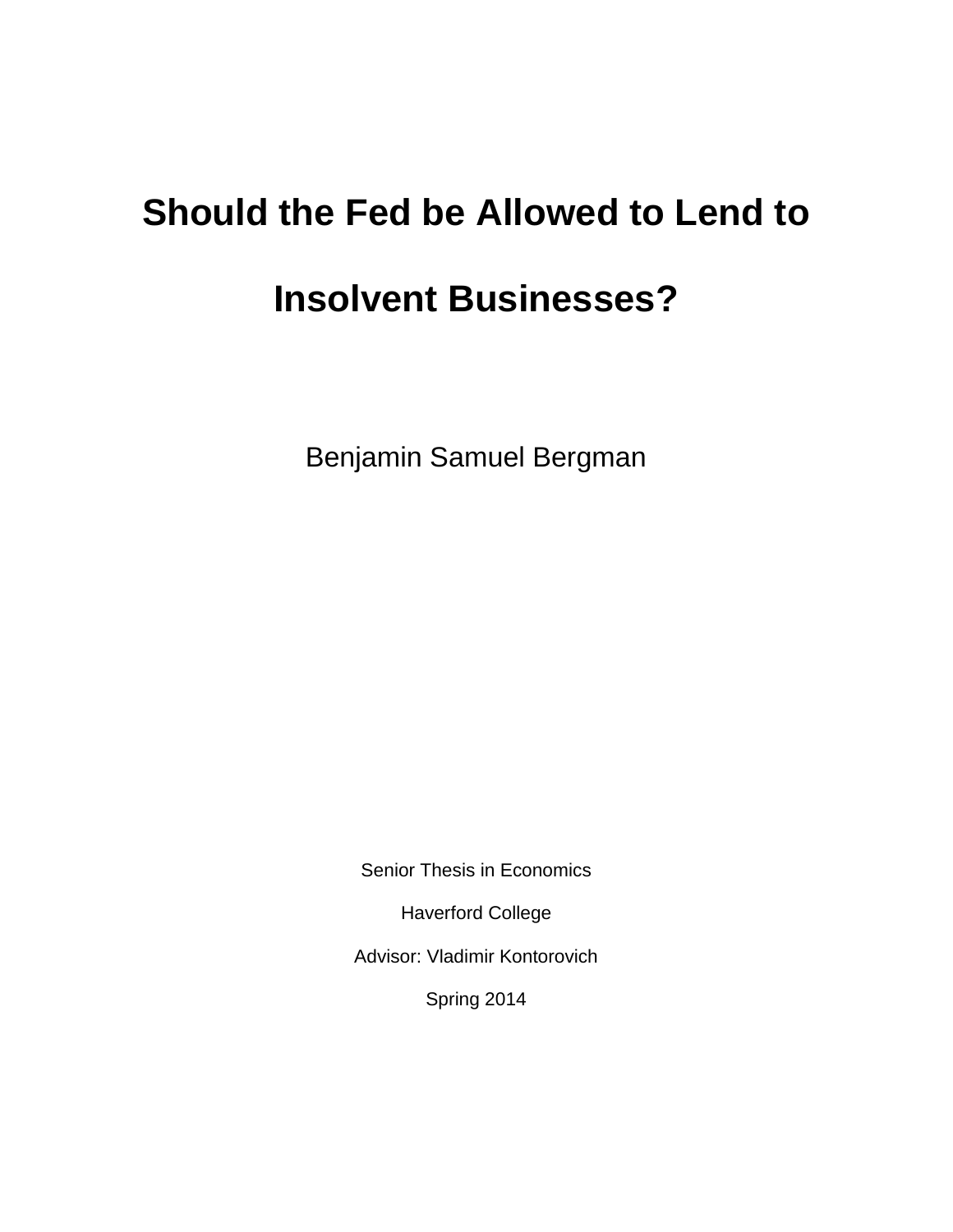#### **Abstract**

The Dodd-Frank Act of 2010 was passed in response to the financial crisis beginning in 2007 known as the Great Recession. The purpose of the Act is "To promote the financial stability of the United States by improving accountability and transparency in the financial system, to end ''too big to fail'', to protect the American taxpayer by ending bailouts, to protect consumers from abusive financial services practices, and for other purposes." The Act creates the first ever legal mandate prohibiting the Federal Reserve from lending to insolvent institutions. Is this mandate a good thing? According to a vast portion of the economic literature on the proper role of lender of last resort, a central bank should not lend to an insolvent business. However, the Great Recession has made clear that under certain circumstances the bailout of an insolvent firm may be the best policy option.

#### **Table of Contents**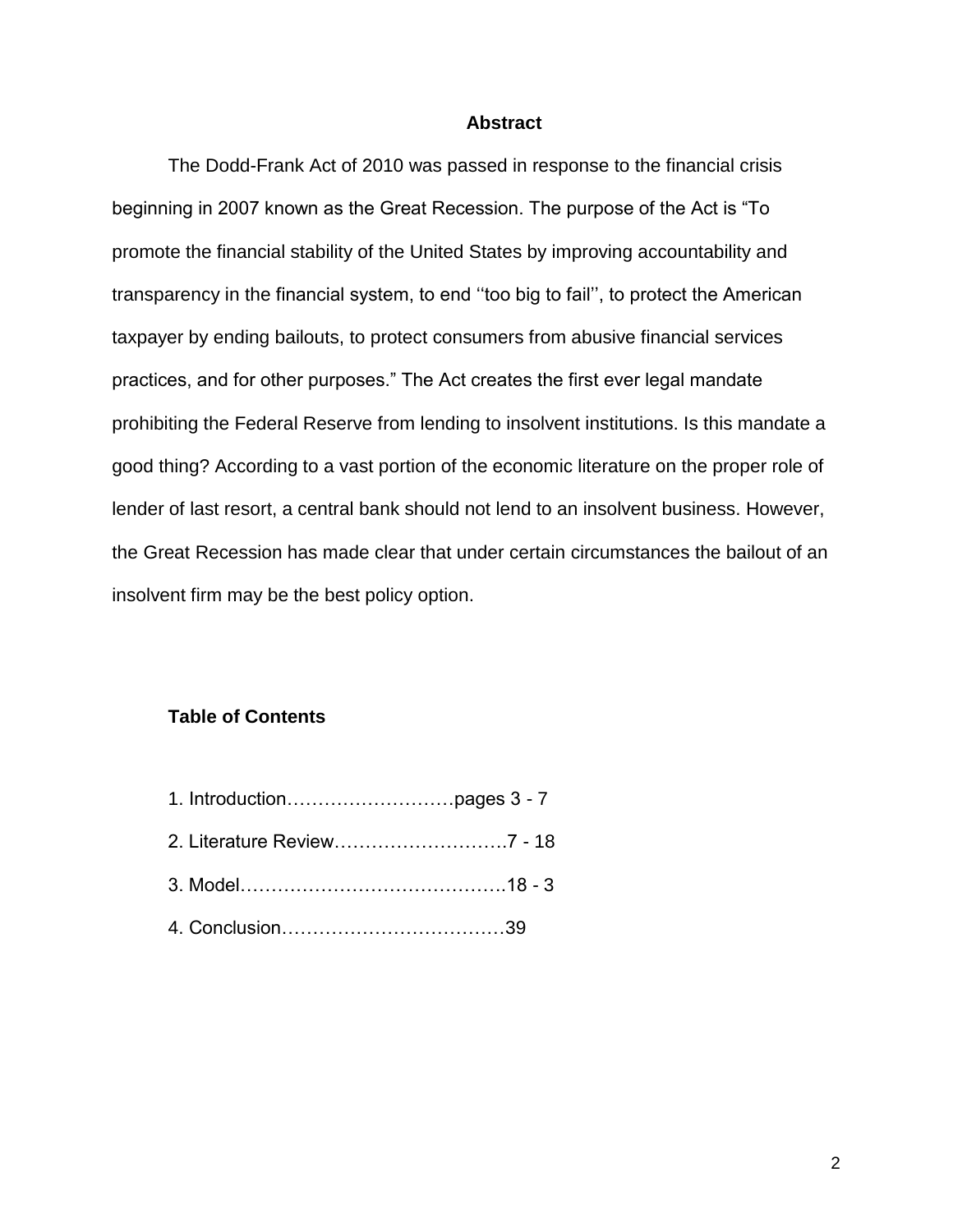# **1 Introduction**

The 2008 Crisis was a banking crisis. And like most banking crises from the past, this one was a liquidity crisis. In response to Wall Street's illiquidity, the Federal Reserve lent money to the world's biggest financial institutions including Goldman Sachs, Wells Fargo, AIG, Bank of America, JP Morgan, Citigroup, and Morgan Stanley. The Fed's decision to lend money is considered by a majority of notable economists to be the right decision. Economists disagree about how much money the Fed should have lent out, who the Fed should have bailed out, and the conditions which banks being bailed out should have been subjected. While the specifics of the bailout are contestable, there is a consensus among economists that the general decision to liquidate Wall Street was the appropriate decision.

Much of the public was outraged by the bailout of Wall Street. In an effort to protect the public's money from ever again being used to rescue large financial companies, Congress, the Senate, and President agreed on the passing of the Dodd-Frank Act of 2010. The Act states its overarching intention on the second page<sup>1</sup> of its over 800 pages:

*To promote the financial stability of the United States by improving accountability and transparency in the financial system, to end ''too big to fail'', to protect the American taxpayer by ending bailouts, to protect consumers from abusive financial services practices, and for other purposes.*<sup>2</sup>

As a means of accomplishing its principal goals stated above the Act legally prohibits

 $1$  The first page not including the title page.

 $^{\text{2}}$  The Act in its entirety can be found here: http://www.gpo.gov/fdsys/pkg/PLAW-111publ203/pdf/PLAW-111publ203.pdf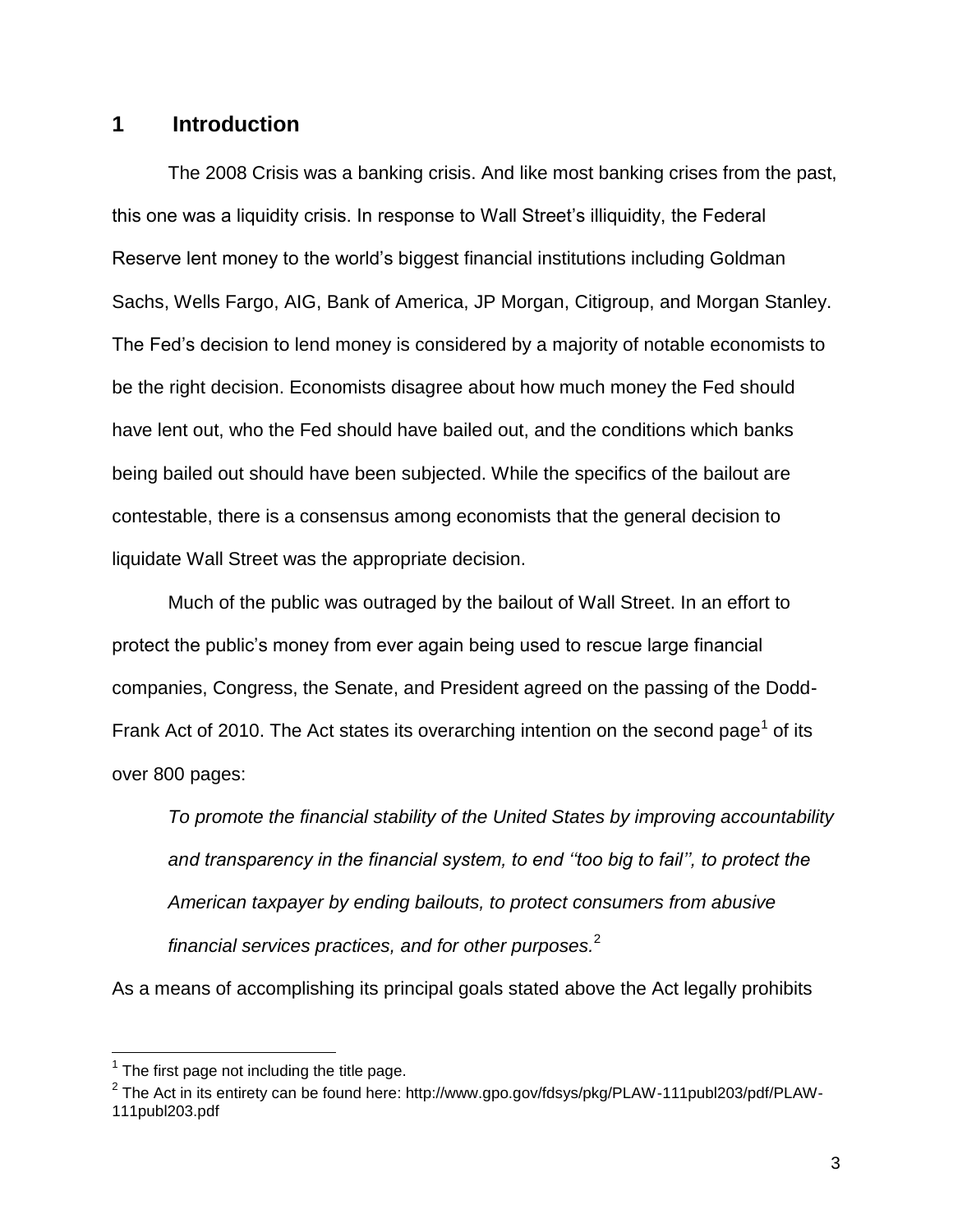the Fed from lending to an insolvent institution. According to a publication released by the United States Senate Committee on Banking, Housing & urban Affairs, the Act:

*Limits the Federal Reserve's 13(3) emergency lending authority by prohibiting emergency lending to an individual entity. Secretary of the Treasury must approve any lending program, programs must be broad based, and loans cannot be made to insolvent firms.*

The Dodd-Frank Act defines an insolvent borrower as any borrower who "is in bankruptcy, resolution under title II of the Dodd-Frank Wall Street Reform and Consumer Protection Act, or any other Federal or State insolvency proceeding. Bankruptcy is a legal and economic matter. According to Article 1, Section 8, Clause 4 of the United States Constitution, Congress has the power to establish "uniform Laws on the subject of Bankruptcies throughout the United States." Bankruptcy Code, formally Title 11 of the United States Code, lays the foundation for bankruptcy law at the federal level. The Bankruptcy Reform Act of 1978 is the primary piece of legislation dealing with bankruptcy having completely replaced the Bankruptcy Act of 1898. The Act of 1978 lays out the procedural and substantive laws of bankruptcy and creates US Bankruptcy Courts in all 94 federal judicial districts. Under Chapter 7 protection an individual or company gives up ownership of its assets to a trustee who then liquidates the assets as a means of paying off creditors. Under Chapter 11 protection the business is reorganized while still remaining in control of business operations (as opposed to a trustee taking ownership of the business), and the business filing for bankruptcy is called a debtor-in-possession (uscourts.gov).

Companies which engage in bankruptcy protection law or other insolvency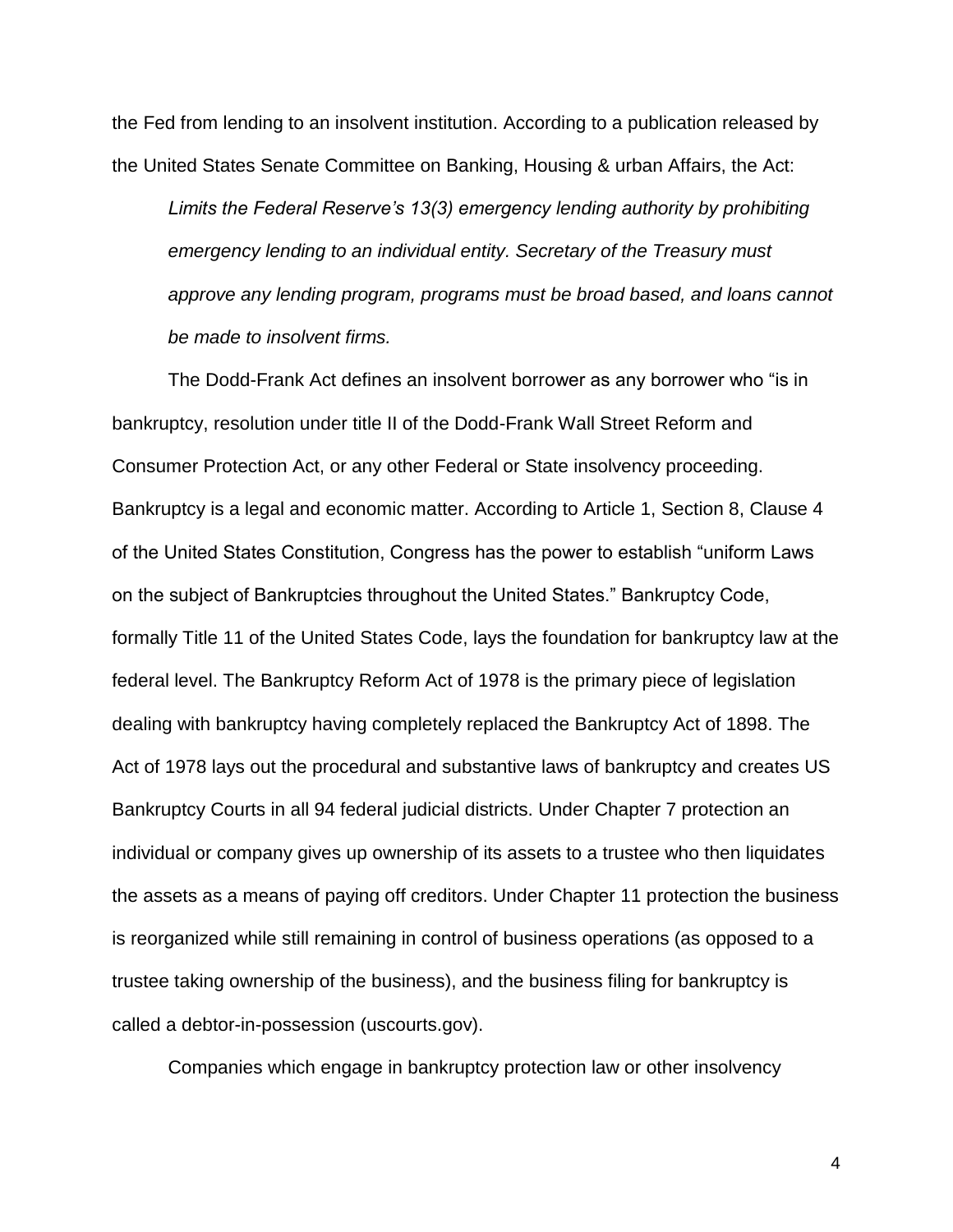proceedings do so after being unable to pay back debt. The inability to pay back debt is what makes a company insolvent. A borrower can be cash flow insolvent and/or balance sheet insolvent. Basically, a borrower is cash flow insolvent when they are unable to pay back their debts as they come due. Cash flow insolvency may be a result of liquidity problems rather than problems dealing with the underlying soundness and fundamentals of the bank. Throughout this paper, I will equate insolvency with balance sheet insolvency which means that the borrower has assets less than liabilities. On a balance sheet, assets must equal liabilities. Insolvency refers to a specific component of the balance sheet called owner's equity, or OE for short.

| Assets                   | Liabilities           |
|--------------------------|-----------------------|
| Reserves                 | Deposits              |
| <b>Physical Property</b> | Interbank Loans       |
| <b>Private Loans</b>     | <b>CB Loans</b>       |
| Govt Bonds               | <b>Owner's Equity</b> |
|                          |                       |

×

Above is an example of a very simplified commercial bank's balance sheet. On the left hand side are assets. Assets are expected future income for the bank. These include

I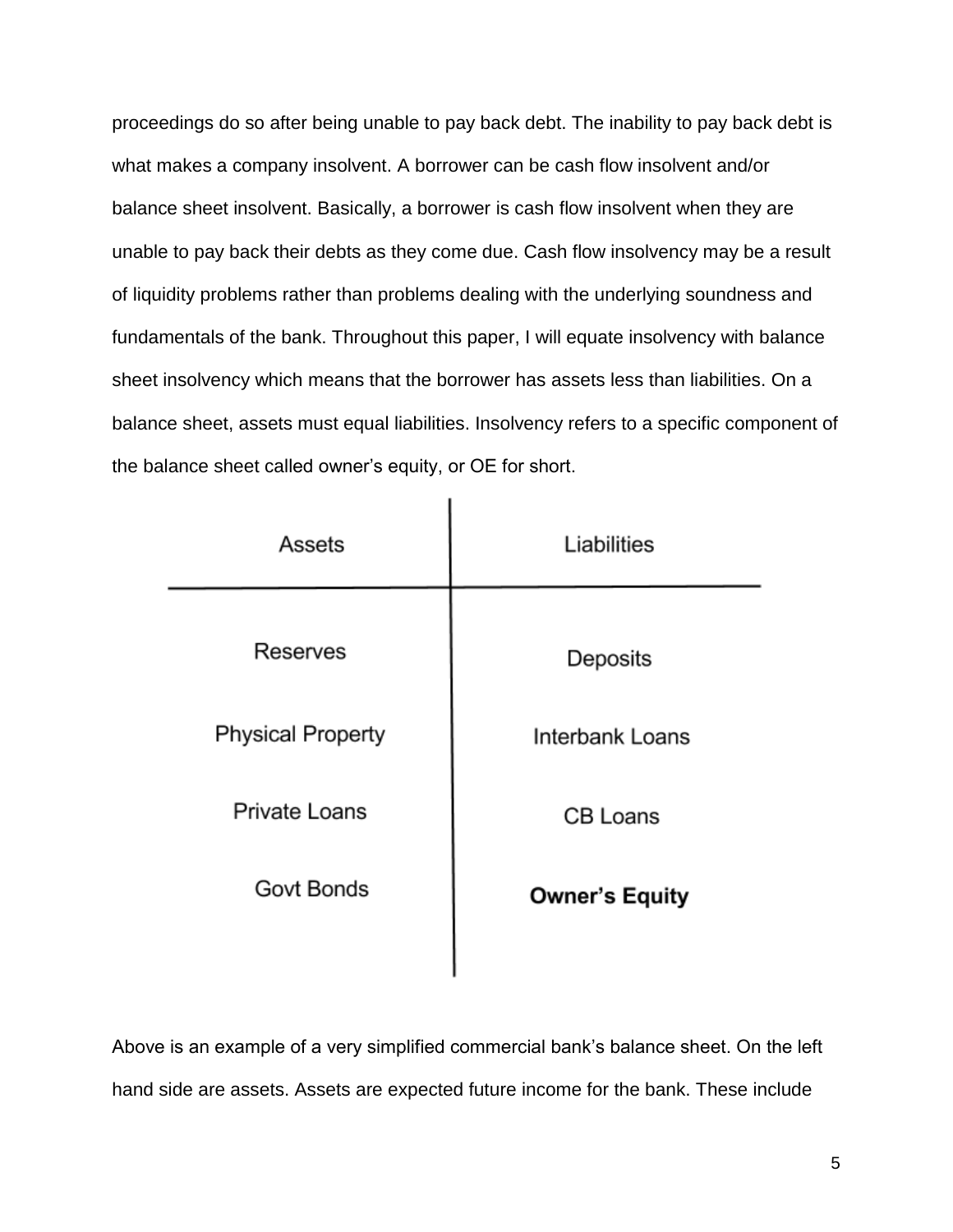loans to customers such as mortgages loans, as well as loans made to the government, physical assets, and reserves held at the central bank or in the bank's vault. Liabilities are future expected expenses. These include customer deposits, interbank loans whether from private banks or a central bank - and owners' equity (abbreviated OE). OE is a balancing item. Initially owner's equity consists of the bank owners' investments in the bank in order to get it operational. Once the bank is up and running, the flow of profits and losses are tallied up at the end of some designated time frame and are accounted for in OE as a stock item. Profits may be distributed to shareholders in the form of dividends or earnings may be retained and reinvested. Owners' equity gives a rough idea of the value of the bank. For example, if this bank is a publically traded corporation, one can get an estimate of the value of its shares by dividing shareholder equity by total shares outstanding. An insolvent bank is one whose repayment burden exceeds the present value of future income. Specifically, when OE is positive, a bank is solvent, and when it's negative a bank is considered insolvent.

I will investigate whether the Dodd-Frank Act's limitations on lending to insolvents is an economically beneficial limitation. Much of the economic literature points to this limitation as being beneficial because it reduces moral hazard. $3$  Some economists, however, note the difficulty in distinguishing between an insolvent and in illiquid institution, and therefore argue that the Fed should be allowed to lend to an insolvent institution.<sup>4</sup> I contribute to the literature by giving reason why the Fed should be able to lend to insolvents even if it is not difficult to make the distinction between insolvency and

 3 I define moral hazard as the portion of risk whose downside is hedged against through the implicit or explicit insurance provided by the lender of last resort.

 $4$  An illiquid institution is one who is unable to pay debts as they come due specifically because the institution is unable to convert its assets into cash (or some other commonly accepted means of payment).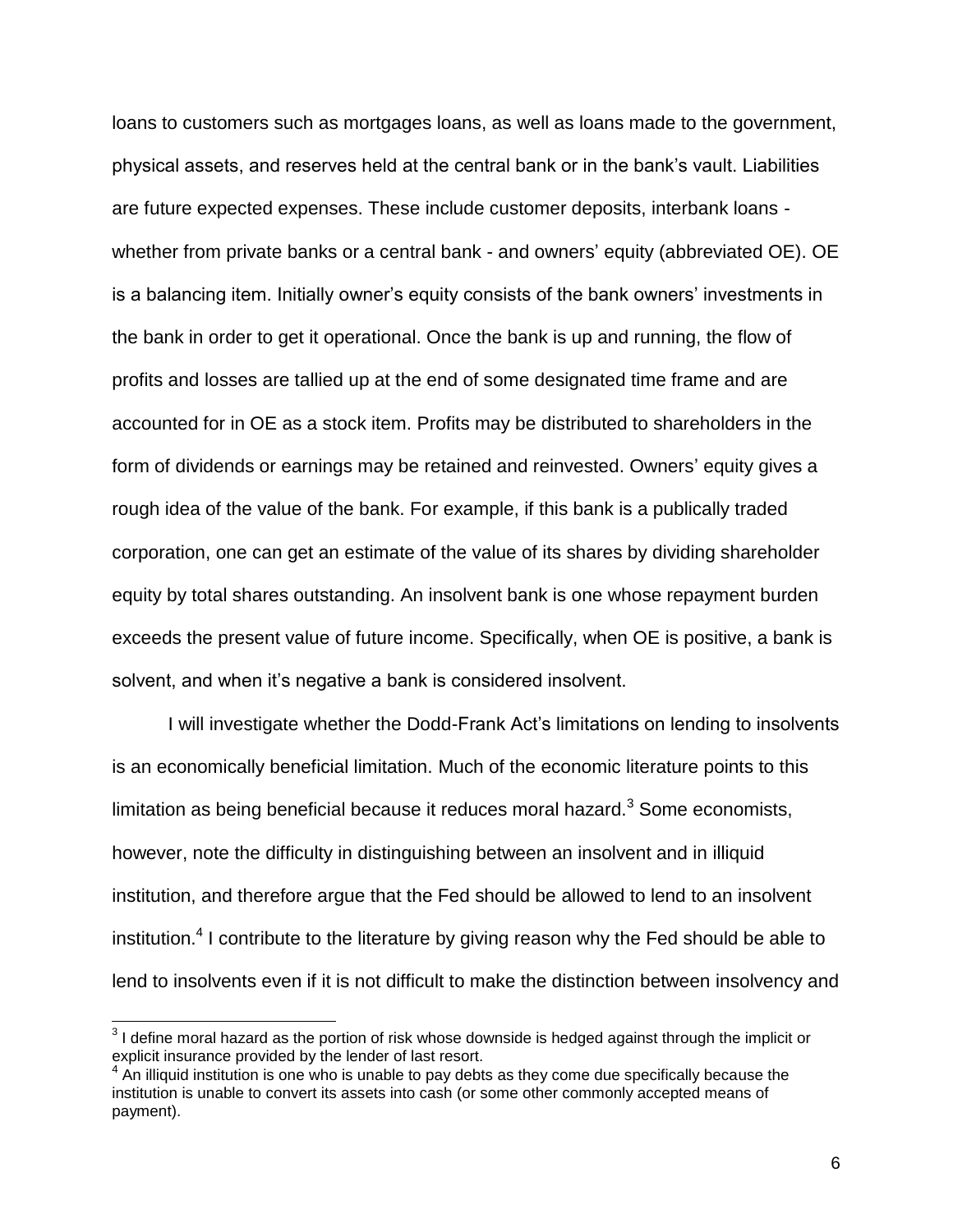illiquidity.

The foundation for my argument in favor of the Fed being able to lend to insolvents rests on the notion of systemic risk and its relation to financial instability. De Bandt and Hartmann (2000) provide a sweeping and thorough survey on the economic literature around systemic risk, which they consider to be the underlying cause of financial crises and therefore very much effecting of general economic welfare. The authors explain that "at the heart of the concept [of systemic risk] is the notion of 'contagion', a particularly strong propagation of failures from one institution, market, or system to another." Throughout this paper, *systemic risk* is defined as the likelihood of undergoing a systemic event, that is, an event whereby the distress of an institution or sector sequentially leads to distress in other institutions or sectors.

The remainder of this paper is sectioned as follows: In the Literature Review section I outline the existing arguments for and against the Fed being allowed to lend to insolvents and I review empirical evidence of systemic risk. In the Model section I analyze the benefits and costs of allowing the Fed to lend to insolvents. And in the Conclusion section I summarize the entire paper and conclude that the Fed should be allowed to lend to insolvents as a means of preventing financial turmoil.

# **2 Literature Review**

Caprio Jr and Klingebiel (1996) examine data on worldwide bank insolvencies occurring since the 1970s and how governments have responded, concluding that bank insolvencies occur due to a mixture of bad luck, bad banking policy, and bad government policy. According to the authors, the most important microeconomic factors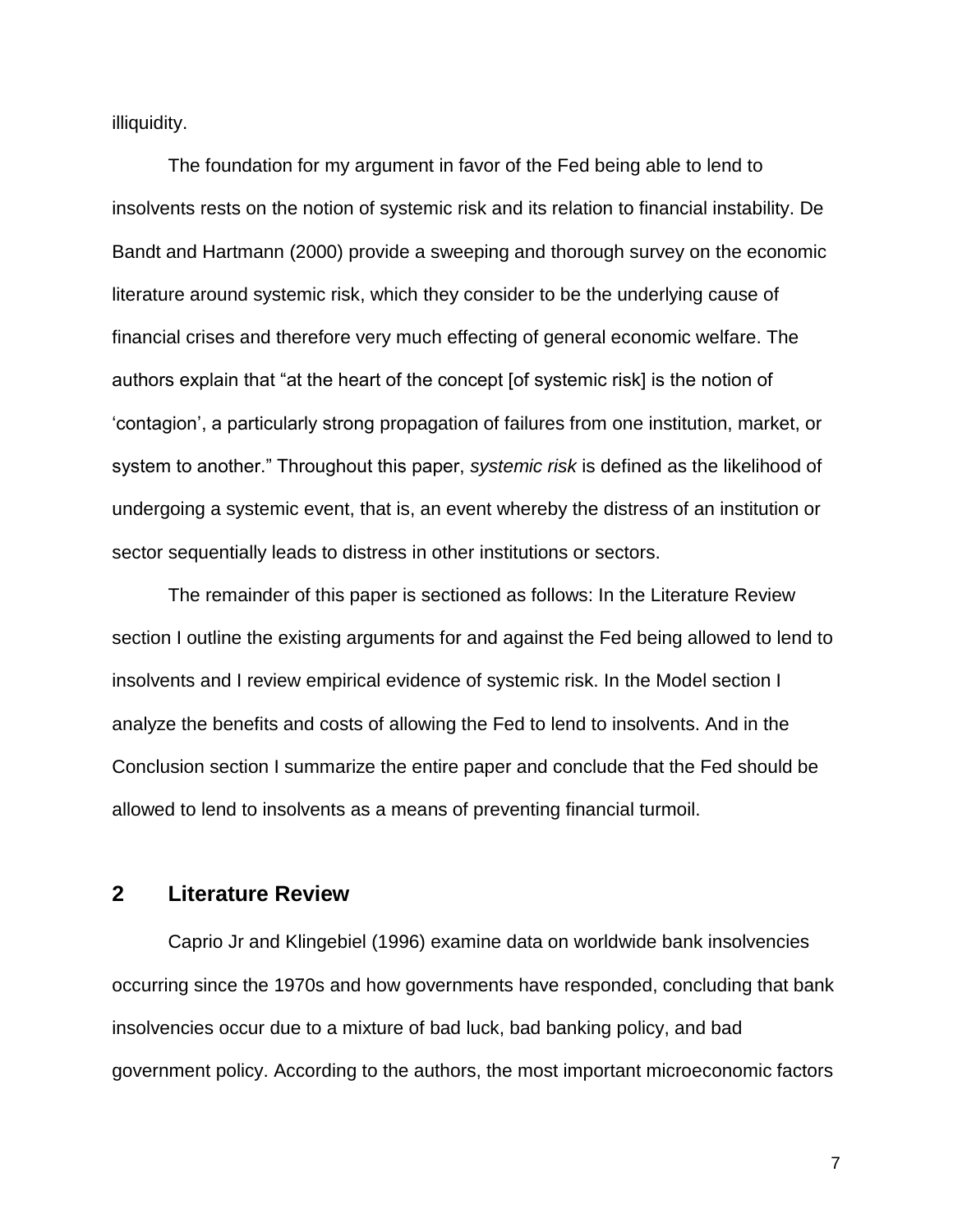that account for bank insolvencies include poor supervision/regulation (by the government or central bank) and deficient bank management. These microeconomic factors may be prevented if incentives were less distorted, that is, better aligned with theoretically socially optimal incentives. The most important macroeconomic factors are asset bubbles, recessions, and terms of trade drops. These macroeconomic factors would cause fewer insolvencies if the financial sector was subject to a more rigorous regulatory framework in which institutions are better able to deal with exogenous shocks.

The economic literature rather consistently agrees that should a central bank lend money, the institution being lent to should be solvent. Henry Thornton (1802) explains that those who act with rashness, imprudence, and improvidence and those who engage in wild speculation should not be lent money. Walter Bagehot (1873) also contends that a central bank should only lend to solvent businesses. These two authors set the groundwork for economists to come and are widely considered the founding fathers of modern lender of last resort theory. I will now address the arguments against and in favor of lending to insolvent banks.

Humphrey & Keleher (1984) claim that while the discount window may be useful in providing the market with liquidity, open market operations are a better means of doing so because through open market operations the Fed does not have to allocate funds to specific institution but can instead provide liquidity to the market as a whole, and therefore the Fed is better able to act as a lender during both crisis periods and times of normalcy while simultaneously mitigating the moral hazard problem.

According to Goodfriend & King (1988) discount window lending by the Fed is at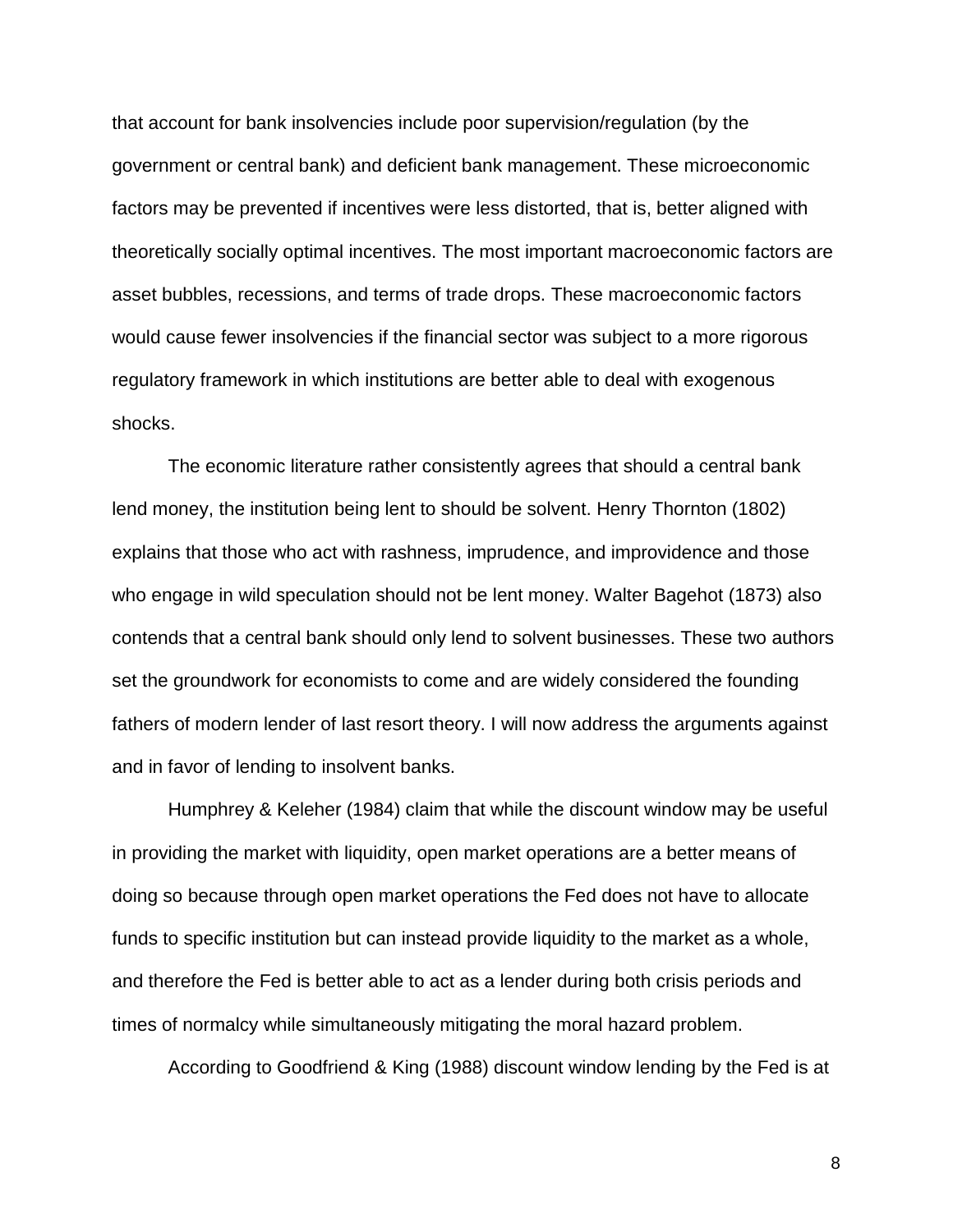best unnecessary both during times of normalcy and during a crisis because open market operations can effectively liquidate the market without encouraging moral hazard to the extent that discount window lending encourages moral hazard. These authors claim that interest rates may be volatile if the public suddenly demands to hold currency rather than deposits. The Fed can effectively provide liquidity to banks and therefore smooth interest rates through open market operations. In other words, an endogenous increase in the money supply can sufficiently meet the demands of a liquidity shock. Goodfriend & King make the assumption that any bank which goes to the Fed for a loan (whether in response to a system-wide liquidity shock or during times of normalcy) only does so if that bank is unable or unwilling to obtain liquidity through the private market. Then the authors state that if a bank is unable to obtain liquidity privately, then the Fed should consider the bank to be insolvent. These authors claim that the Fed is not better at judging the creditworthiness of a borrower than private lenders. Goodfriend & King conclude that support through the discount window implies supporting insolvent institutions, and supporting insolvent institutions encourages moral hazard.

 Anna Schwartz (1992) concludes that the discount window should be abandoned entirely because the Fed has a history of lending to insolvents, and therefore Schwartz supposes the Fed will continue to lend to insolvents thereby risking taxpayer dollars and encouraging moral hazard. Schwartz opposes lending to insolvents because doing so leads to the politicization of the money supply process. The author claims that if an institution is insolvent then it has failed "the market test of viability" and therefore should not be rescued otherwise resources become misallocated and "political decisions substitute for market decisions." Schwartz agrees with Goodfriend & King that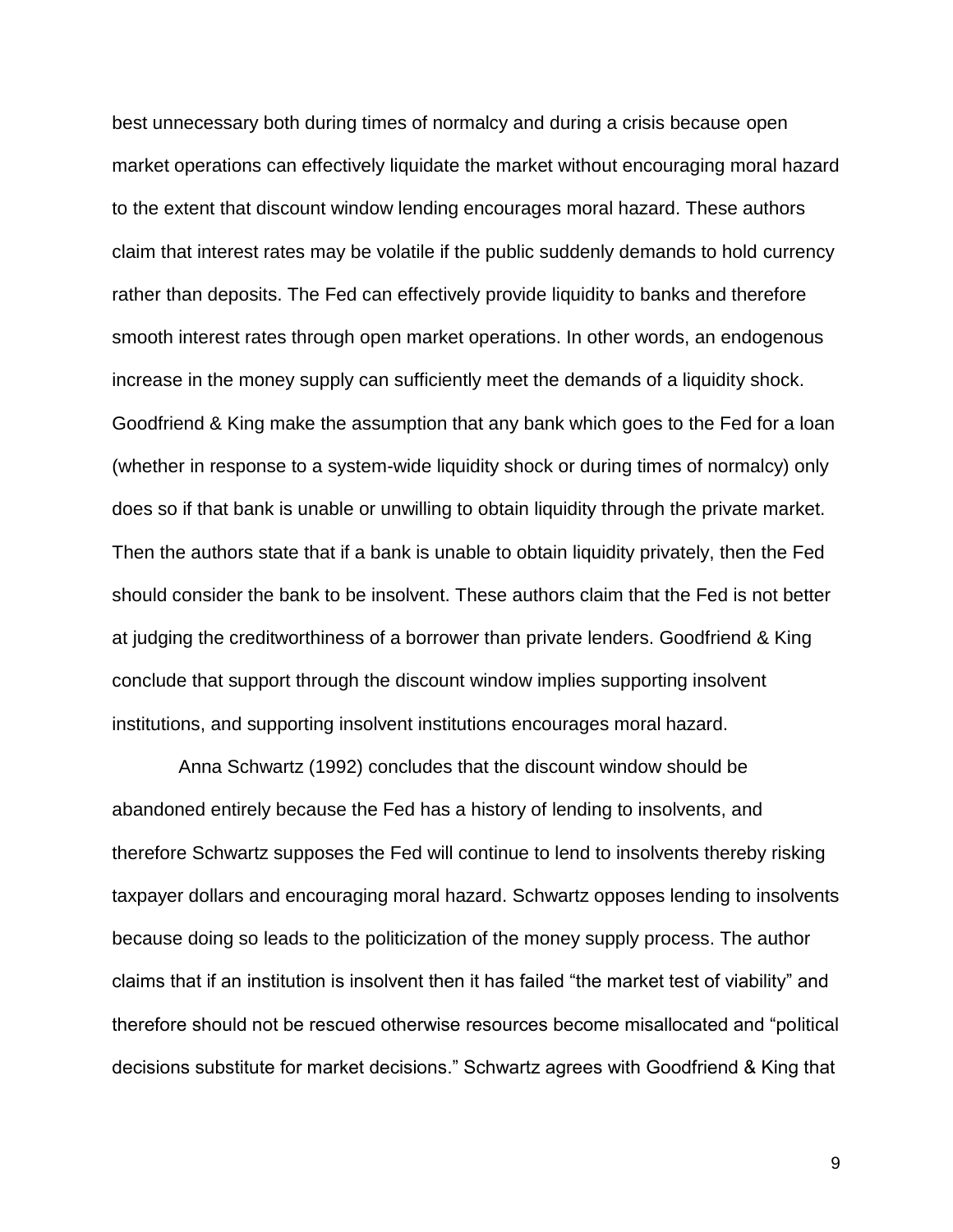the Fed should only provide liquidity to the market through open market operations.

George Kaufman (1990) outlines the reasons why open market operations are better than the discount window at providing the market with liquidity. Kaufman concedes that only when the central bank has better information about a particular financial institution's solvency condition should the central bank make use of the discount window for that institution. If the central bank does not have better information than the central bank should assume the institution to be insolvent. Kaufman provides two broad reasons why open market operations should be used rather than discount window lending. These two arguments are relevant because an argument against the Fed being allowed to lend money through the discount window is also an argument against the Fed being able to lend to insolvents through the discount window.

First, Kaufman states in a similar sentiment to that provided by Anna Schwartz that discount window assistance may be influenced by an institution's political connectedness. The government may be inclined to bailout a bank due to its political ties and campaign money contributions. While discount window assistance allows the Fed to direct funds towards any business, open market operations only allow the central bank to direct liquidity towards the 19 primary dealers. Insofar as the government is more likely to provide liquidity for political reasons than are the 19 primary dealers, there is reason to believe that open market operations are more economically efficient than discount window lending.

Second, Kaufman claims that open market operations are better able to price liquidity funding than discount window assistance both during times of normalcy and during a crisis. Open market operations price funding for liquidity at precisely the market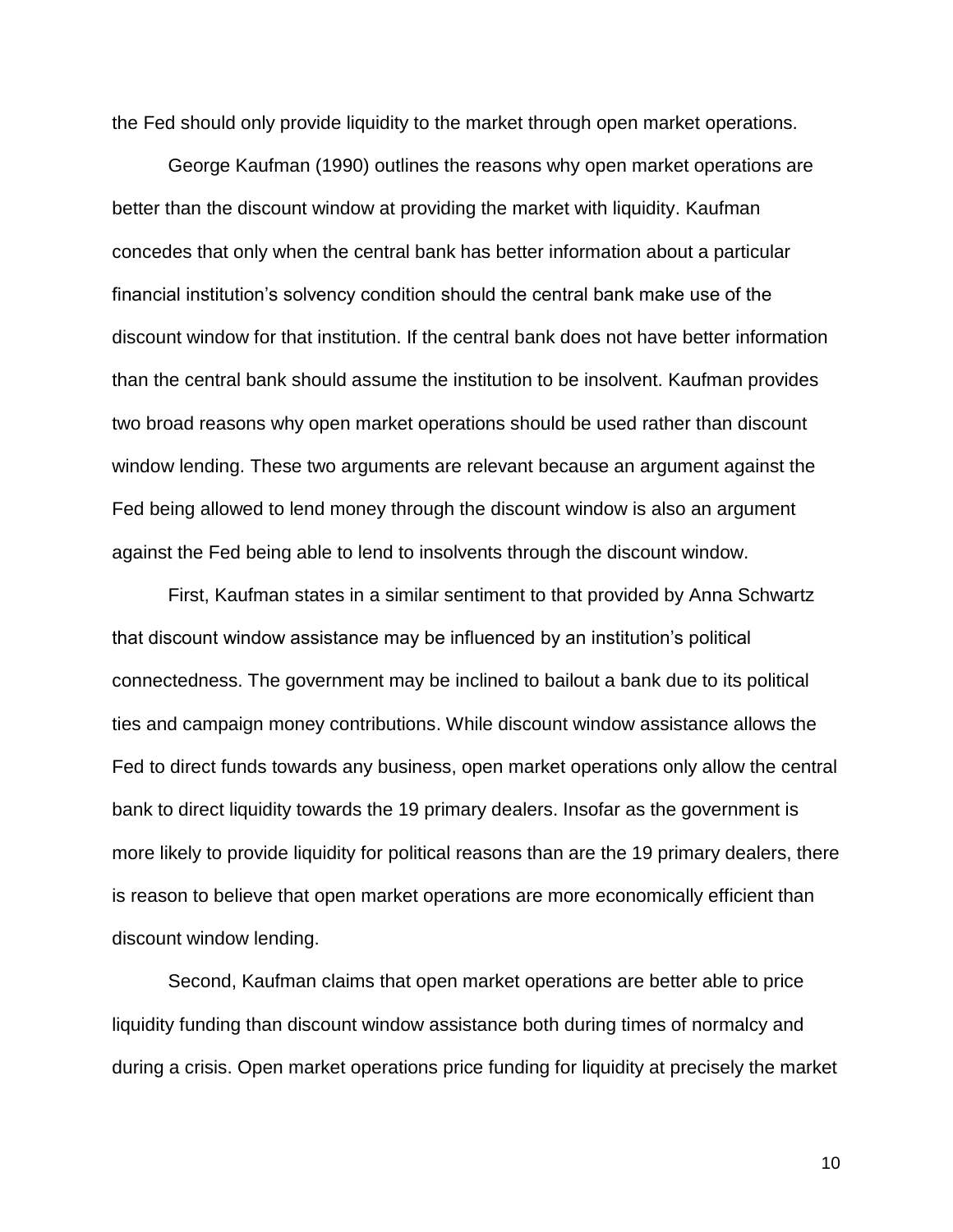rate for such securities. However, when the Fed lends money through the discount window, the price of these loans is determined by the Board of the Fed. Perhaps the Fed will overprice its loans and hence provide too little lender of last resort assistance thereby not sufficiently preventing a liquidity crisis, or perhaps the Fed will underprice its loans and provide too much assistance thereby encouraging excessive risk taking. Insofar as the market rate for liquidity funds is more efficiently determined than the administratively determined rate at which the Fed prices its discount loans, open market operation assistance is better than discount window assistance.

Charles Calomiris (1994) says, "discount window protection should not be used to save individual firms which are viewed as insolvent by their creditors." His reasoning is that "allowing corporations to fail is what encourages them to succeed." Calomiris does not elaborate on this argument.

Flannery (1996) explains that the Fed's ability to lend money is important for the stability of the financial system because sometimes interbank markets fail to act efficiently. Banks may become reluctant to lend during a crisis period because during such a period the ability to judge the creditworthiness of borrowers becomes difficult due to various factors such as the volatile movement of asset prices. Flannery says that the Fed must weigh the benefits of preventing financial panic against the costs of subjecting taxpayer dollars to privately created costs. Flannery states a central bank should not lend to insolvents but does not give a reason why he opposes the central bank lending to insolvents.

Michael Bordo (1990) claims that lending to insolvents "encourages excessive risk taking, creating the conditions for even greater assistance to insolvent banks in the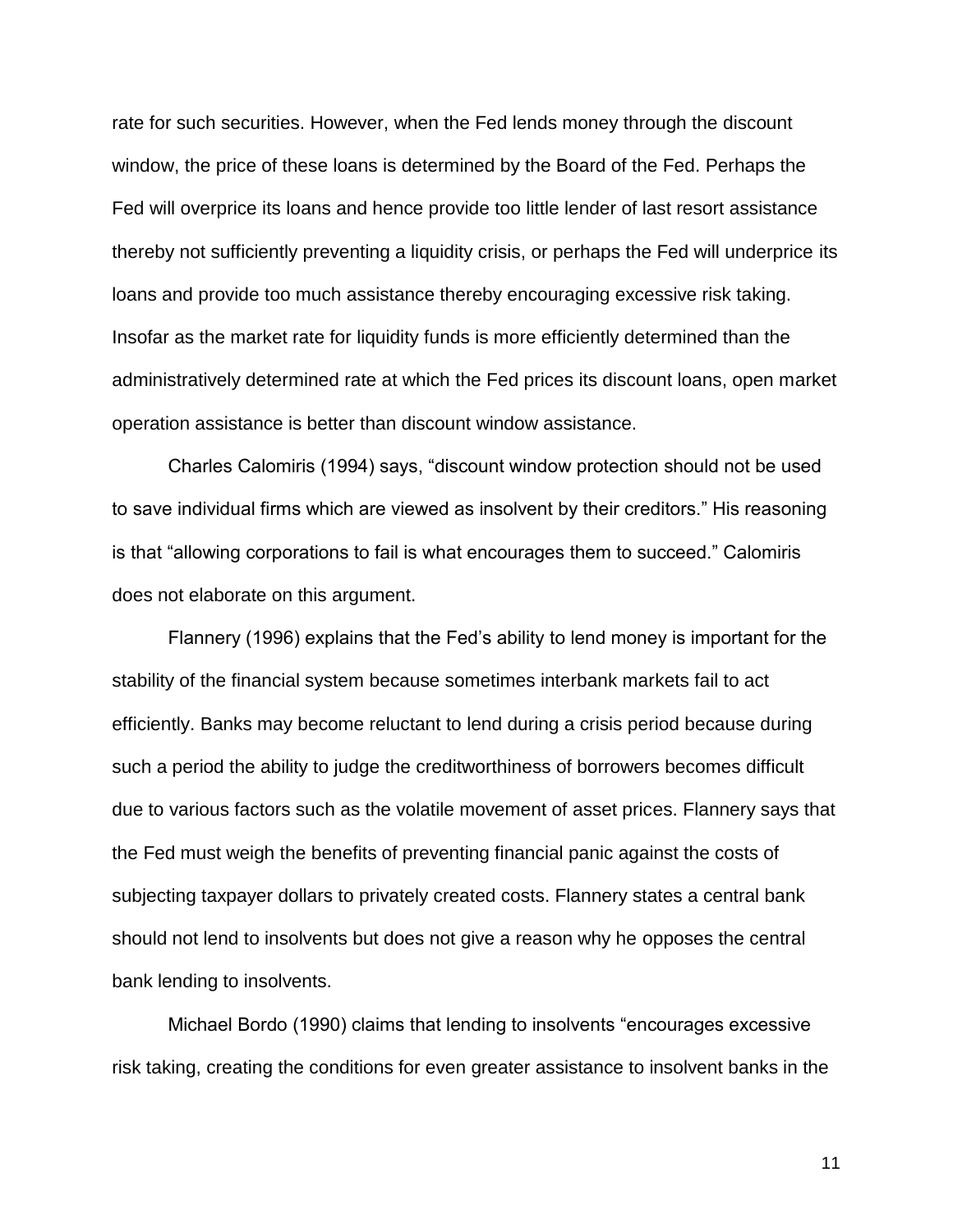future." While Bordo, Schwartz, and Goodfriend & King all claim that lending to insolvents causes moral hazard problems, it is difficult to measure moral hazard quantitatively because assessing why bankers take certain risks is complicated. To what extent do the investors on Wall Street take into consideration that the Fed may view their investment bank as too systemically important to fail? One can not simply compare the riskiness of institutions that have been bailed out with those that have not, or simply regress the riskiness of banks on the rate and extent to which these banks make use of the discount window because such a comparison or regression would suffer from endogeneity problems.

Dam and Koetter (2012) find that there is empirical evidence of central bank induced moral hazard in the German banking system. They come to this conclusion by regressing bank riskiness onto certain regional political factors which influence the likelihood of bailout but not the likelihood of risk-taking. That is, these authors assume that the German bankers know the likelihood of their bank being rescued by the central bank and take risks accordingly using rational expectations. Bhagat, Bolton, & Lu (2012) find that there is a positive correlation between the size of American financial firms (including investment banks, commercial banks, and life insurance companies) and their tendency towards risk, but it is not clear that the insurance provided by the Fed is what causes big banks to act riskier. Bhagat, Bolton, & Lu use data from 1998 to 2008 to determine whether a cross-sectional variation in the size of financial institutions - as measured by total assets (and using total revenue as a robustness check) - is related to risk taking - as measured by the average return on assets plus the capital asset ratio,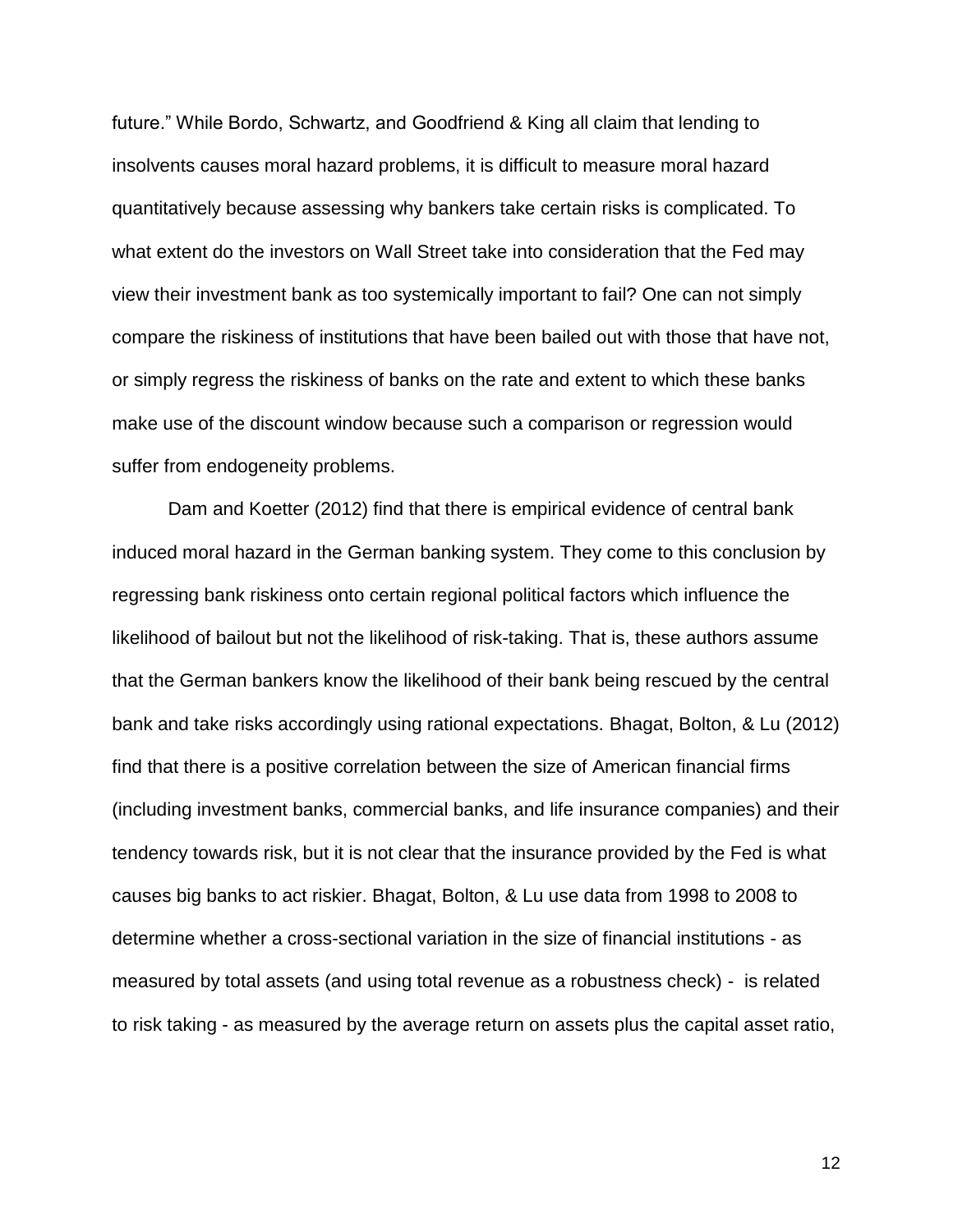divided by the standard deviation of asset returns (and using the volatility of stock returns and write-downs as two robustness checks).

The reason a lender of last resort *should* be allowed to lend to insolvents is because accurately making the distinction between insolvency and illiquidity can be very difficult (Goodhart, 1999). Insolvency occurs when the market value of assets drops below the market value of liabilities. Illiquidity is when cash reserves are low relative to liabilities. It is no easy task to determine whether a large, multinational corporation is solvent or not, especially in the midst of financial turmoil. The difficulty in determining whether assets are worth more than liabilities stems from the difficulty of pricing assets and liabilities.

Assets may be difficult to price because they are complex, such as collateralized debt obligations or credit default swaps. Asset prices may be difficult to price because they are new. For example, one of the reasons credit rating agencies overrated mortgage backed securities in the mid-2000s was because these financial products were relatively new and the credit rating agencies did not have much historical precedent to determine the value of these securities according to David Faber's *And Then the Roof Caved In.*

The Fed uses mark-to-market pricing in determining the value of a company's assets and liabilities. The mark-to-market value of an asset is its market price at the specific time upon which it is valued, as compared to historical pricing which looks to the history of an asset to determine its value. The mark-to-market valuation method subjects the prices of assets to the mood of the market. A price shock may cause asset prices to drastically decrease in a relatively short period of time. For example, housing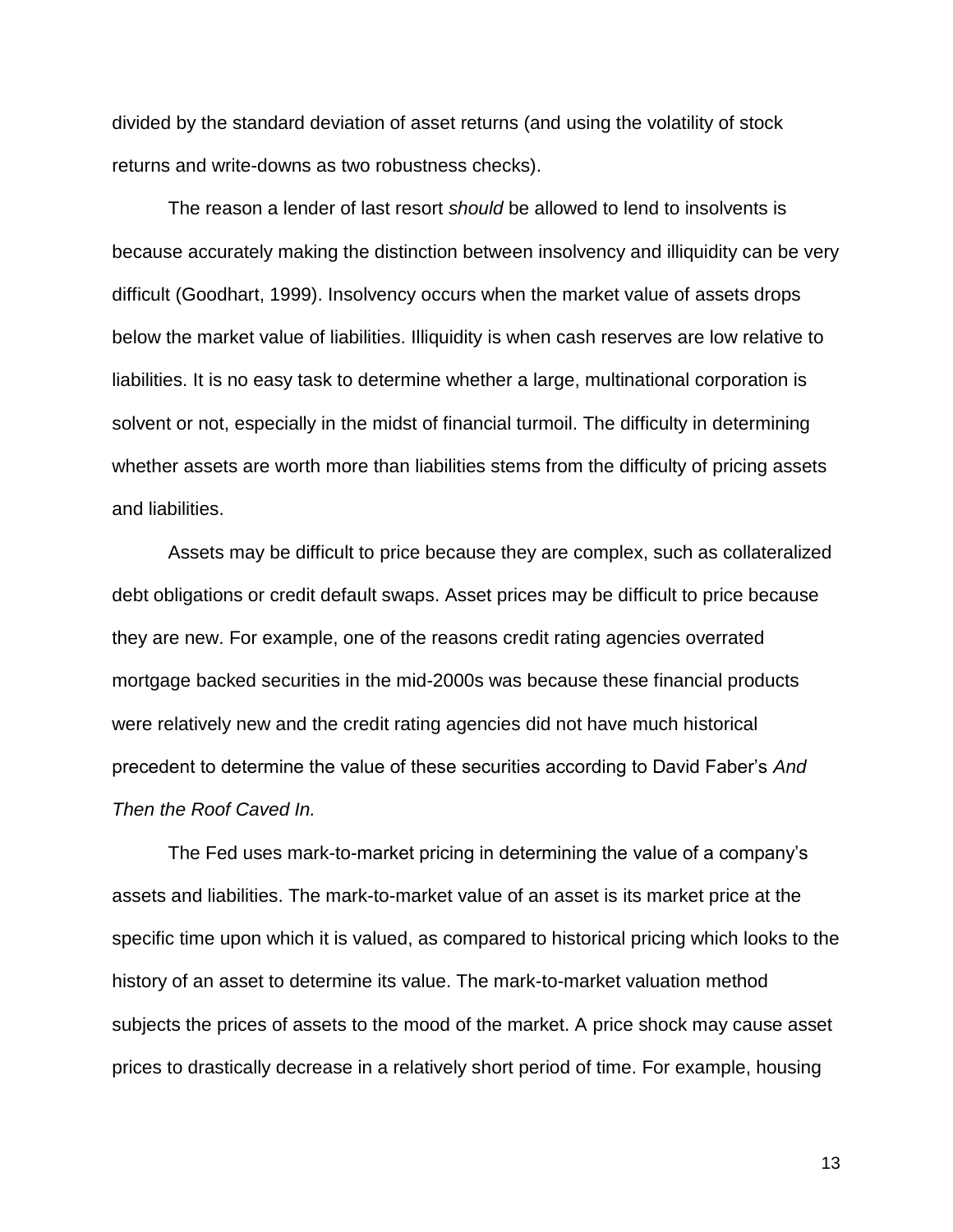prices and the securities derived from mortgages continued to rise in price throughout the mid-2000s. Housing prices and the price of housing related securities rose due to a bubble in the housing market. A critical mass of investors expected home prices to increase, therefore demand for mortgage related securities increased, and therefore the price of financial securities did increase in a self-fulfilling manner. This sort of selffulfilling prophecy is precisely what a bubble in any financial sector is. Once the housing bubble bursts, so to speak, confidence in the housing market decreases leading to a sharp decrease in demand for related securities, and therefore the value of such securities falls. Goodhart's argument is dependent on whether or not a financial crisis is going on. During a crisis period the ability to determine a company's worth becomes all the more difficult because a crisis is characterized by sharp movements in asset prices. Further, during a crisis the Fed must act very quickly to stem contagion, and therefore the Fed may decide to lend before properly evaluating an institution's worth.

Goodhart's argument in favor of the Fed being allowed to lend to insolvent businesses implies that in the rare situation where the Fed is somehow able to accurately determine that a particular institution is insolvent, then the Fed *should not* lend to that institution. I contribute to the literature in favor of the Fed being allowed to lend to insolvents by reasoning that even in a situation where the Fed is able to assess a business as being insolvent, the Fed should be allowed to lend to that institution in order to mitigate a liquidity crisis by preventing systemic contagion.

To recap, I have reviewed the literature on the benefits and costs of allowing the Fed to lend to insolvents. Now I will review the literature on the existence and extent of systemic risk within financial sectors. Even though the literature on systemic risk does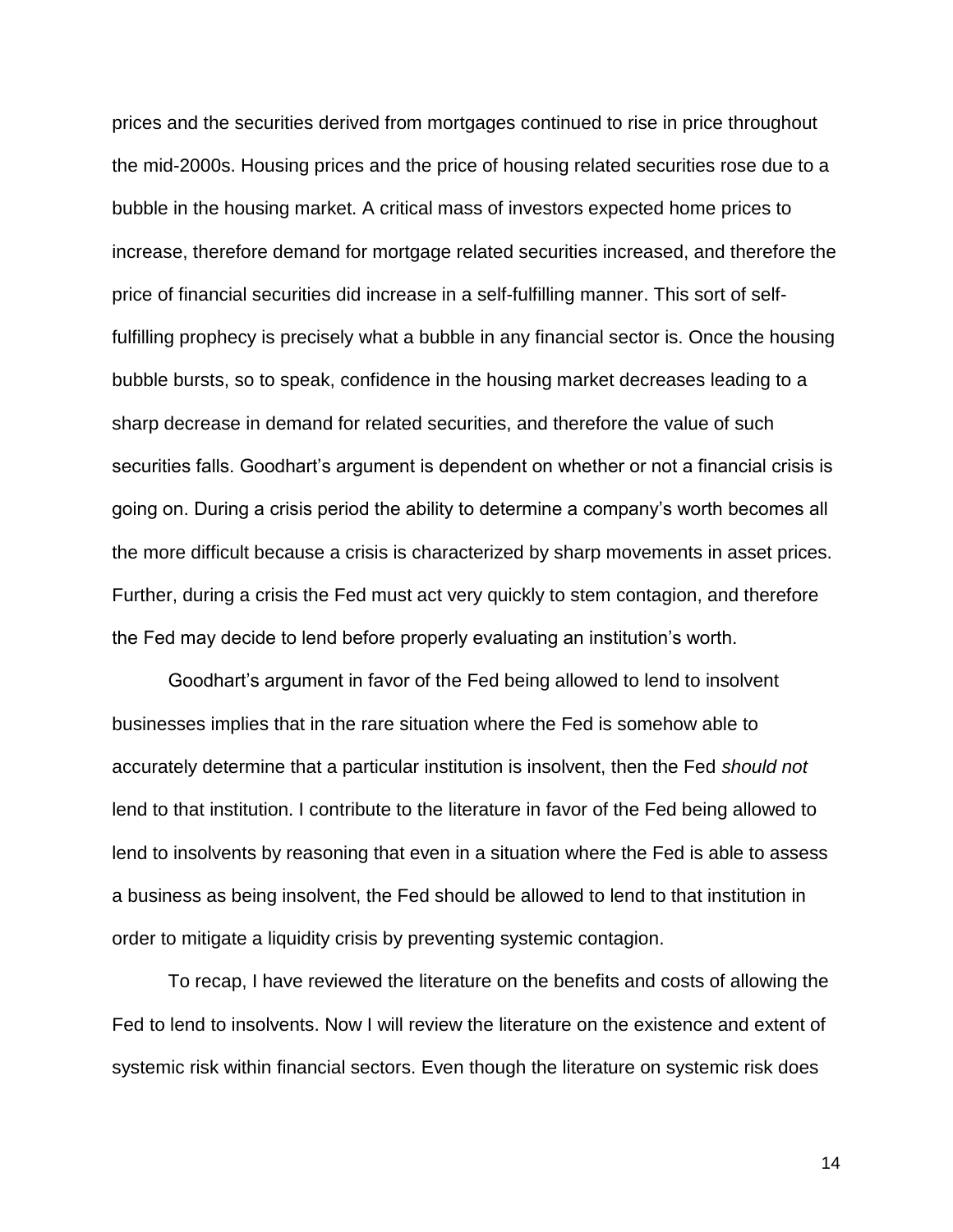not advocate that the Fed should be allowed to lend to balance sheet insolvent institutions, the literature does give persuasion to my analysis that the Fed should be allowed to lend to insolvents in order to mitigate systemic financial crises.

De Bandt & Hartmann's (2000) survey on systemic risk gives considerable, convincing evidence that systemic financial risk poses a serious threat to the real economy. The authors explain why the financial system in particular is so fragile. Firstly, commercial banks and other financial institutions are subject to runs because financial institutions operate through fractional reserve practices. Secondly, financial institutions are codependent on one another's well-being due to the exposures that firms have against other firms. Thirdly, asset prices may fluctuate rapidly and in discord with what rational, 'fundamental' analysis would suggest due to uncertainty amongst investors about the credibility of financial commitments as well as general uncertainty about future prices.

Allen & Gale (2000) use microeconomic stylized models to show how contagion can spread across regions in the banking sector. To begin, the authors explain that banks in different regions having claims against one another acts as a sort of insurance in case one region experiences a small liquidity shock. For example, if Region 1 has excess liquidity and is exposed to Region 2 which has a shortage of liquidity, then it is in the best interest of Region 1 to lend excess reserves to Region 2 so that Region 2 does not go bankrupt. Then the authors explain that if there is a general shortage of liquidity across regions, then the bankruptcy of one region can spread distress to other regions as various regions all try to liquidate their interbank claims against one another within a short period of time.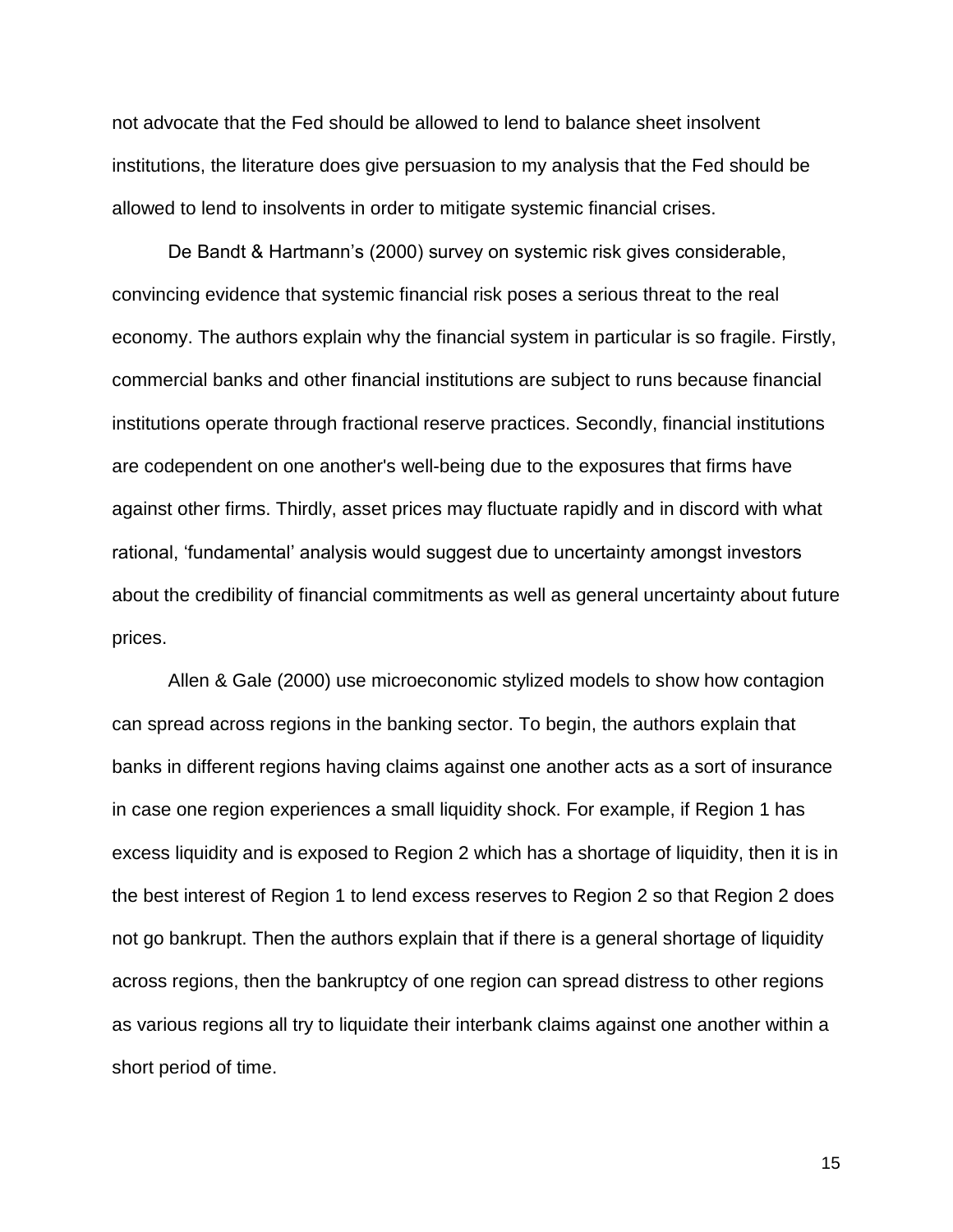Freixas, Parigi, & Rochet (2000) explain that insolvent banks do not necessarily fail if the market provides the insolvent with proper liquidity. Because depositors have insurance (such as FDIC insurance), depositors may not liquidate their deposits at an insolvent bank. The authors reason that the ability of insolvent banks to live weakens market discipline and therefore the central bank should provide ex ante monitoring and regulation of individual banks. The authors also argue that the central bank should provide liquidity to the counterparts of a failing insolvent bank. Further, the orderly liquidation of a large, systemically important bank and the protection of creditors of the systemically important bank may not be feasible in which case the failing bank is considered too big to fail.

Giglio (2012) finds that systemic risk, as defined by the likelihood that multiple large financial institutions default within a short period of time and measured using bond prices and credit default swap spreads, increased following the collapse of Bear Stearns and remained high until 2009.

Markose et. al. (2012) provide evidence that certain major financial institutions may rightly be considered too interconnected to fail due to systemic risk exposures amongst institutions stemming from the credit default swap market. The authors construct a US credit default swap financial network and studying clustering of financial products within this network.

Krasue & Giansante (2012) use a stylized theoretical simulation computer model to demonstrate how the exogenous failure of a so called trigger bank can affect other banks depending on variables such as exposure to interbank loans, capital levels, and cash reserves. The authors conclude that the failure of a large bank can lead to the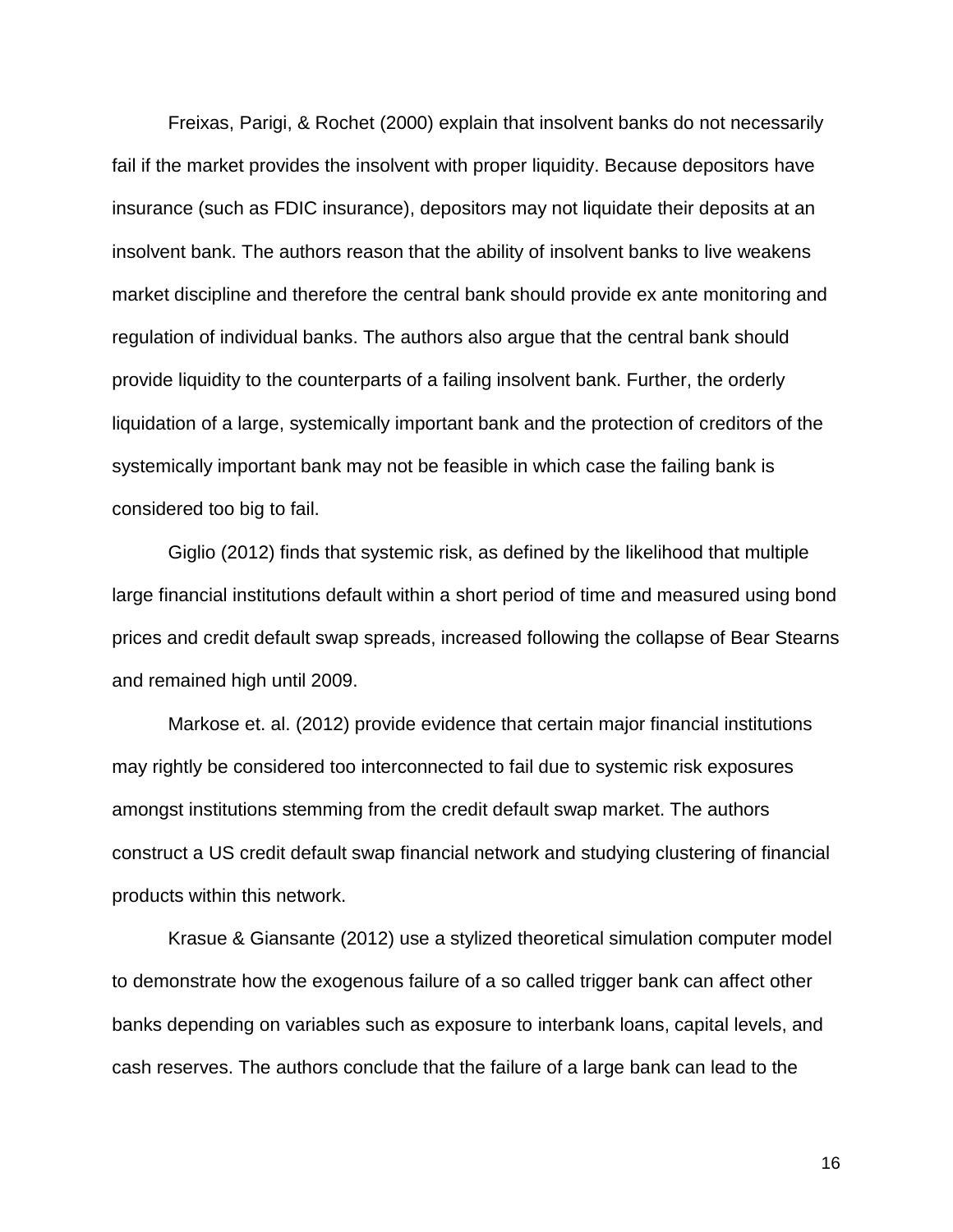failure of many other banks.

Kim, Loretan, & Remolona (2010) provide evidence that credit default swap spreads owned by Asian borrowers rose sharply after 2007 because of both a revaluation of risk default rates as well as an increase in the price of default risk which results from a global increase in risk aversion, that is, contagious fear. The authors are able to demonstrate that the price of risk increased in part due to risk aversion by regressing credit default swap spreads in Asian markets on expected default frequencies as determined by Moody's rating agency.

Aragon & Strahan (2009) explain that Lehman Brothers was a prime broker to many hedge funds and therefore offered these hedge funds financing and securities lending services. The authors write that after Lehman's failure, "the accounts of many of [Lehman's] hedge fund clients were frozen, making it impossible for them to trade or to switch to a competing broker." The authors begin by explaining how the failure of Lehman gives rise to a natural experiment. The authors use a cross-sectional regression to show that hedge funds that use Lehman as their prime broker faced a sudden decline in funding liquidity and these hedge funds also were twice as likely to fail shortly following the collapse of Lehman than similar hedge funds who do not use Lehman as their primary broker.

Baba and Packer (2009) provide evidence that the failure of Lehman caused considerable dislocations in the FX swap market, a market in which currencies are traded for one another. The authors analyze three swap pairs: US/Swiss Franc, US/Euro, and US/Pound using an exponential generalized autoregressive conditional heteroskedasticity model. The authors conclude that following the failure of Lehman, the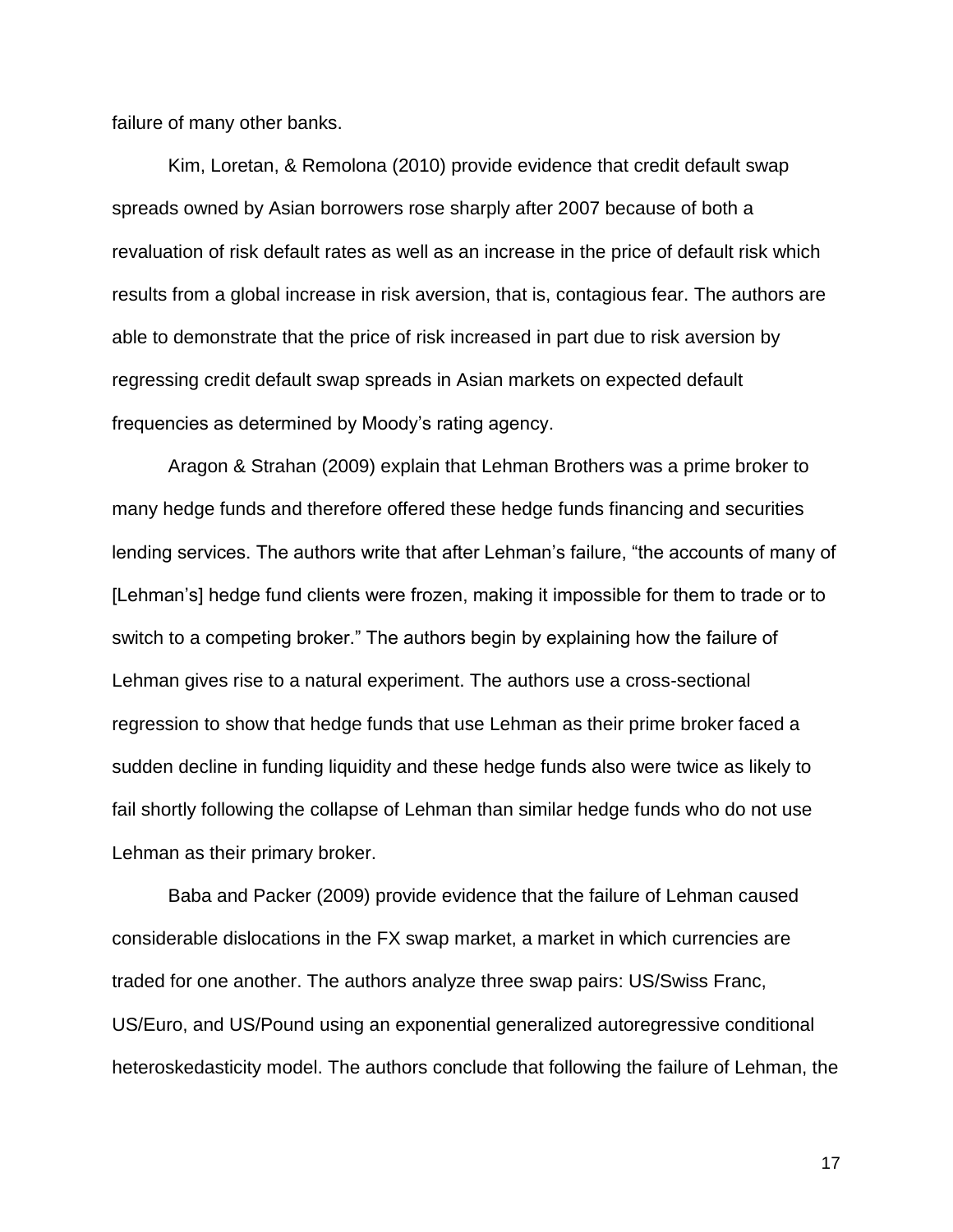creditworthiness of US financial institutions was negatively correlated to deviations from covered interest parity implying that the failure of Lehman resulted in a serious global liquidity shortage of the US dollar.

# **3 Model**

Under normal circumstances (that is, not during a financial crisis) the United States' private banking sector has proved to be efficient at lending money to illiquid institutions who want to borrow. But there are two circumstances where the private market can be expected to fail to liquefy an illiquid institution who wants to borrow. First, the private market may not have the means to provide adequate liquidity. For example, during the 2008 Crisis the scope of borrowings required by the major investment banks in order to remain solvent was far too large for any one institution to handle on its own. And there was no system in place whereby multiple financial institutions could pool their money in order to liquefy Wall Street in a timely manner. Secondly, the private market may not have the desire to provide adequate liquidity. Again using the 2008 Crisis as reference, financial institutions did not want to lend to the major Wall Street investment firms because such lending was considered far too risky. It is under either or both of these circumstances - not having the means to lend and not having the desire to lend that the Fed becomes essential to the well-being of the economy.

In recent years the Fed rescued Wall Street in order to prevent a collapse of the world economy. If the Fed had not lent money to these megabanks, the US economy would have likely succumbed to a serious, long lasting depression. The majority of notable economists agree that it was necessary for the Fed to lend quickly and cheaply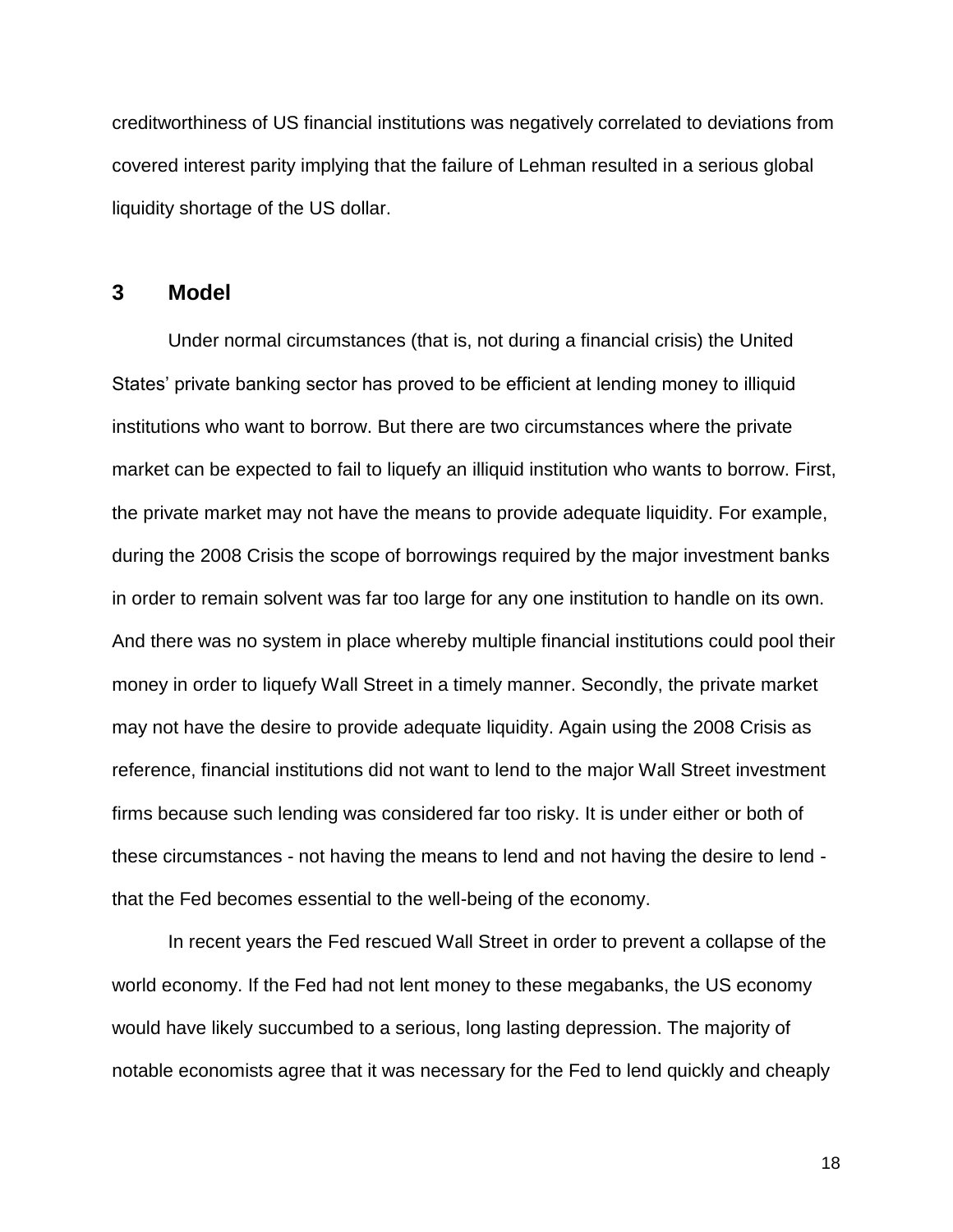to financial institutions in order to stabilize the financial system, and therefore it was the correct decision to lend. Yet, many notable economists believe that the Fed should not be allowed to lend to insolvent institutions. Especially in light of the Great Recession, this stance against lending to insolvents seems counter-productive. Someone who believes that it was the correct decision for the Fed to bailout Wall Street in 2008, might be correctly inclined to also believe that the Fed should be allowed to save insolvent banks from bankruptcy. After all, the banks that the Fed recently bailed-out were borderline insolvent.

My argument can be better understood using a simple game theory model. After having experienced the Great Recession, it should be fairly easy to imagine a world where the failure of Bank X would cause the financial system to crumble because Bank X is so interconnected to other major banks. Bank X has not yet gone bankrupt, but it is insolvent. Its expected future income is less than its debts so Bank X will go bankrupt in the future (when its debts come due) if it does not receive support. Suppose the private sector is both unwilling and largely unable to support Bank X in a timely and effective manner. Only the Federal Reserve has the means to support Bank X. Should the Federal Reserve be allowed to lend money to this insolvent bank? The answer depends on what would happen to the whole economy if Bank X was allowed to fail. Again, in light of the recent recession, it is entirely plausible to conjure a scenario where the correct decision for the Fed is to bailout Bank X.

It is easy to draw up a game theory model where the expected value of rescuing Bank X is greater than the expected value of not doing so. The model below is a basic 2x2 where Bank X can either receive a government loan or not on the vertical axis, and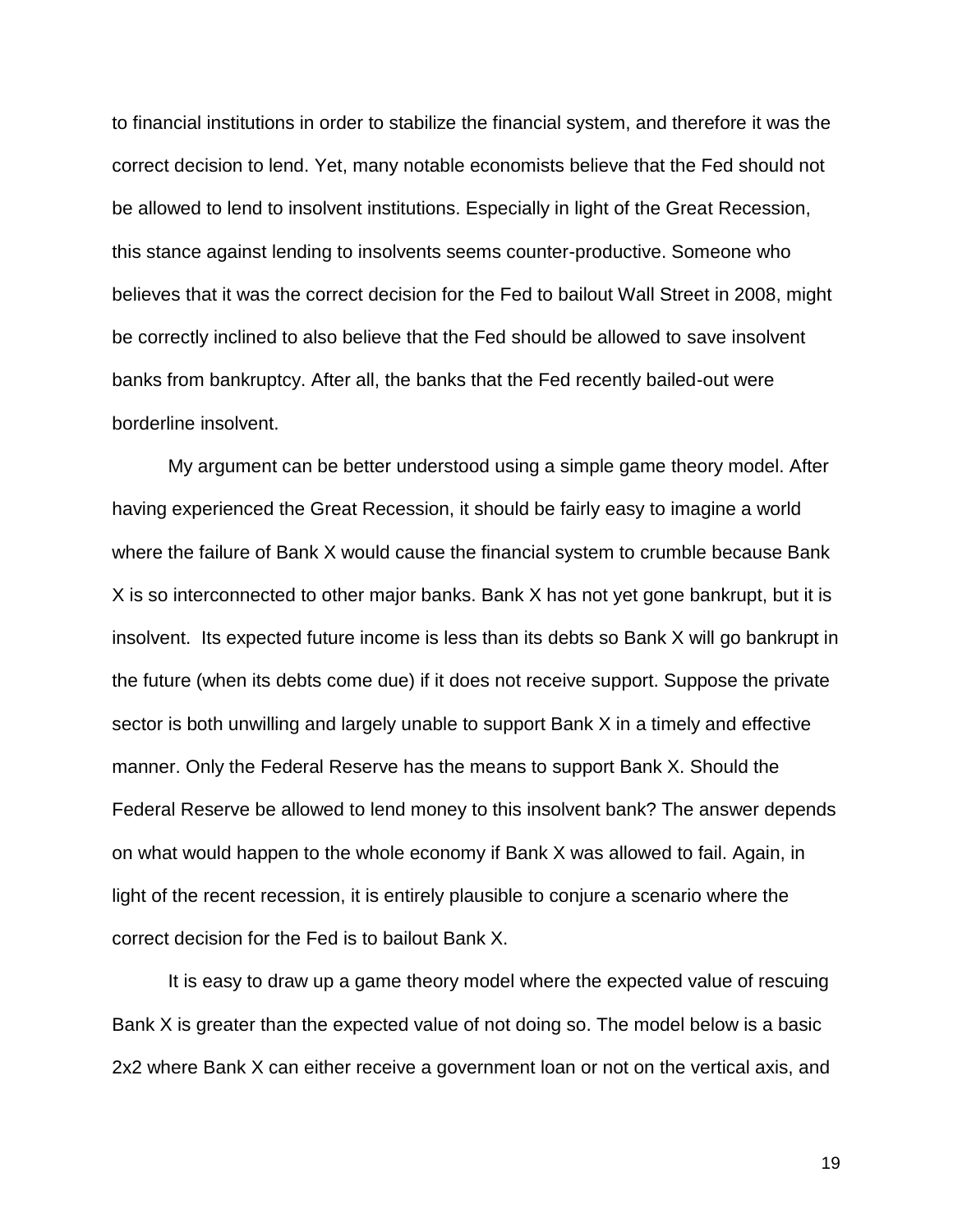Bank X either goes bankrupt or does not on the horizontal axis. The model gives the expected payoffs to society for each outcome as well as the chances of each outcome occurring. The expected payoffs are not of a particular measurement, but are simply meant to represent the effects to the well-being of society.<sup>5</sup>

In the model below, if the Fed decides to lend to Bank X, then there is a 10% chance Bank X will default nonetheless with an expected payoff of -12, and there is a 90% chance Bank X will not default with an expected payoff of -3. If the Fed does not lend to this insolvent bank, then the bank will definitely fail resulting in a payoff of -10. The conclusion to draw from this model is that the expected value of lending to bank X is greater than the expected value of not lending.

|                           | Bank X Fails       | Bank X Lives   |
|---------------------------|--------------------|----------------|
| Option A: Bank X receives | $-12$ (10% chance) | $-3(90\%)$     |
| loan                      |                    |                |
| Option B: No loan         | $-10(100\%)$       | $(0\%)$<br>- 3 |

 $EV(A) > EV(B)$ 

More generally, I am providing evidence that this model below may be

representative of a future economic situation:

|                                   | Bank X Fails            | Bank X Lives       |
|-----------------------------------|-------------------------|--------------------|
| Option A: Bank X receives<br>loan | Depression (unlikely)   | Recession (likely) |
| Option B: No loan                 | Depression (guaranteed) |                    |

These models - albeit being fictional and seemingly arbitrary - are actually quite

meaningful because they are realistic of past historical events and potential future

 5 The payoff can represent the expected percentage change in GDP per capita over the next year, for example.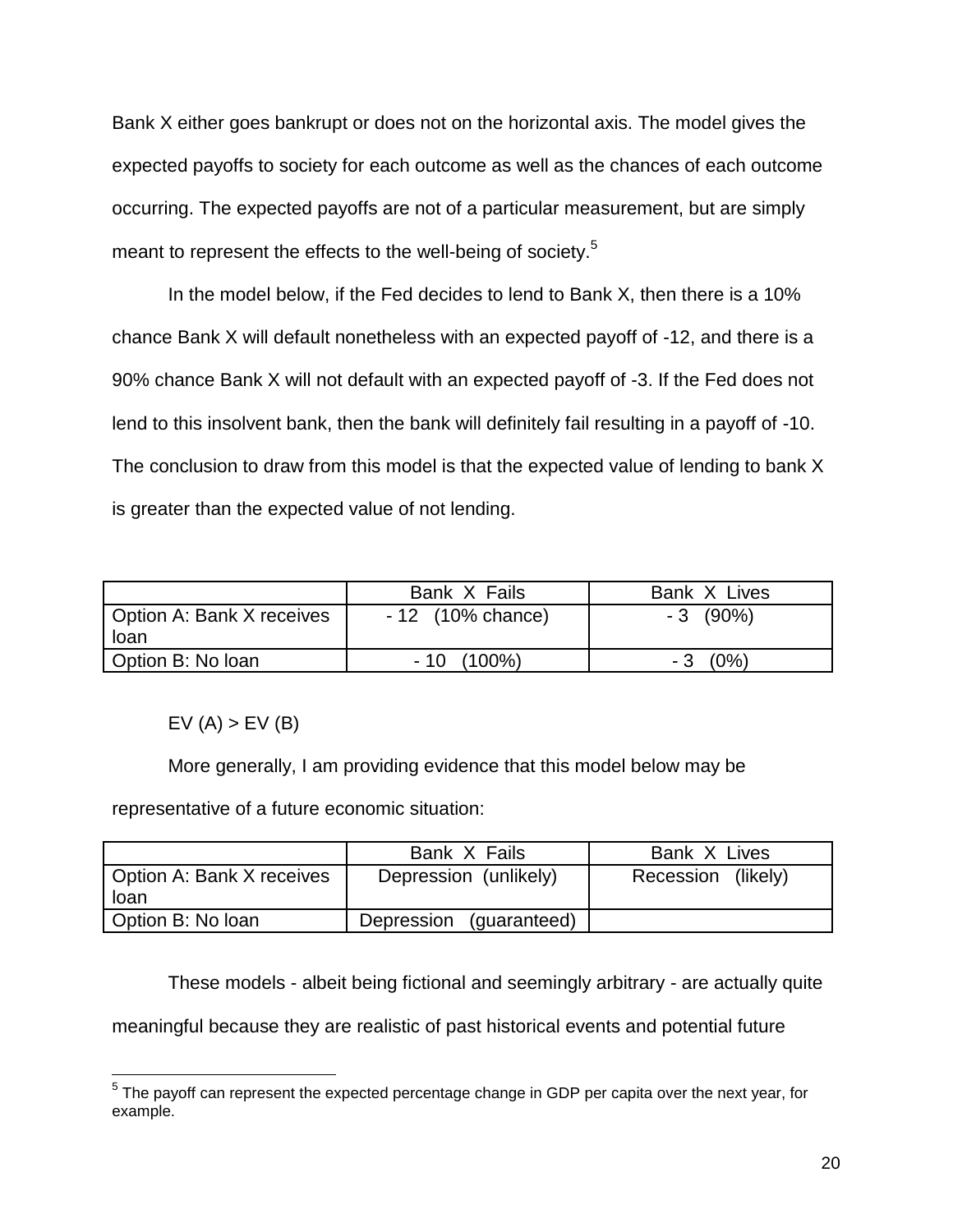scenarios. For example, these models resemble the situation faced by the Fed in deciding to bailout AIG. If the Fed did not rescue AIG, the economy may have collapsed into a depression because the world wide payment system would have fallen apart. $6$ According to a 2008 article by the NY Times, "If A.I.G. had collapsed — and been unable to pay all of its insurance claims — institutional investors around the world would have been instantly forced to reappraise the value of those securities, and that in turn would have reduced their own capital and the value of their own debt." There was very little chance AIG would be lent public money but fail anyway because the Fed could continue to inject money into the company until it was sufficiently propped up. While AIG was not insolvent, it would have become insolvent if not for the bailout! The Fed and the Treasury gave AIG combined financial support totaling \$182.3 billion according to the Treasury's website. The Fed's September 16, 2008 online press release states, "The Board determined that, in current circumstances, a disorderly failure of AIG could add to already significant levels of financial market fragility and lead to substantially higher borrowing costs, reduced household wealth, and materially weaker economic performance." No one could know through some quantitative measure what the failure of AIG would have meant (Sjostrom, 2009). But it was believed that AIG's bankruptcy would have been potentially catastrophic for the economy, and that is what my models represent.

The case study of AIG provides a counterfactual which validates my models. A case study of Lehman Brothers provides a straightforward demonstration of the

 $6$  For more on the dangers of having let AIG fail, see this report issued by AIG themselves: [http://abcnews.go.com/images/Business/aig\\_systemic\\_090309.pdf](http://abcnews.go.com/images/Business/aig_systemic_090309.pdf) as well as the New York Times' reaction to the report: [http://www.nytimes.com/2009/03/03/business/economy/03sorkin.html?\\_r=0.](http://www.nytimes.com/2009/03/03/business/economy/03sorkin.html?_r=0) When reading AIG's report, it is important to remember that AIG may have overstated the need for their bailout in order to help ensure they would receive a bailout .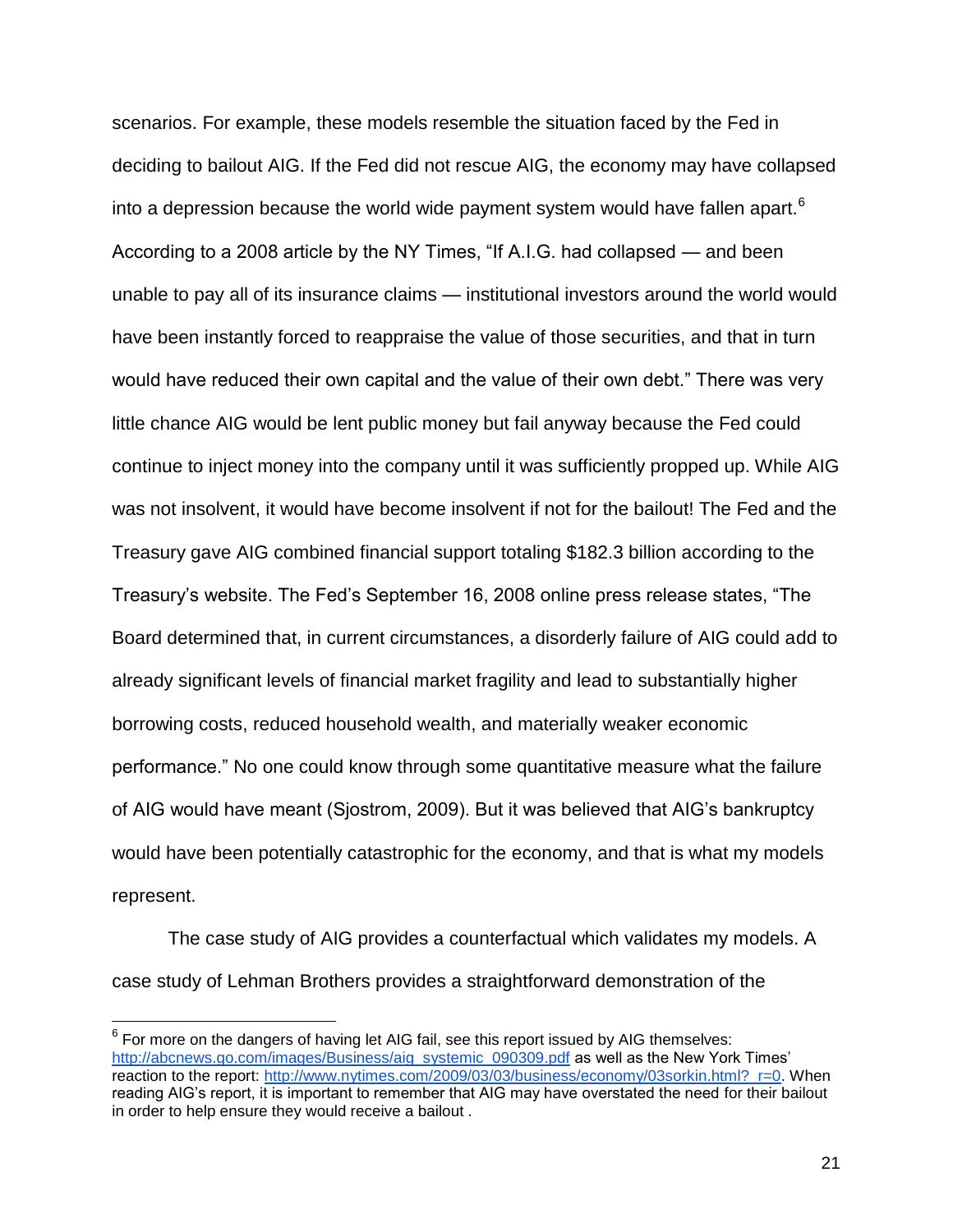economic devastation which occurs following the failure of a large, systemically important institution. In 2008 Lehman Brothers filed for the biggest Chapter 11 bankruptcy proceeding ever with over \$600 billion in assets. Some of Lehman's assets and liabilities were sold to other financial institutions. Most of Lehman's assets were seized by a trustee and then sold, with the liquidated funds being transferred to Lehman's creditors. The collapse of Lehman Brothers resulted in a huge drop in the stock market and a credit crunch which further exasperated the financial crisis.<sup>7</sup> Some economists, such as Paul Krugman and French Finance Minister Christine Lagarde believe that if Lehman was rescued by the government, then the economic fallout would have been less disastrous because not bailing out Lehman created uncertainty in the market about what would happen to other failing financial institutions (Krugman; Samuel & Wallop). The failure of Lehman had rippling effects throughout the financial world. When Lehman's assets were liquidated upon bankruptcy, asset prices declined throughout the market due to the rise in supply of cheap assets. This depressing of asset prices caused financial institutions to become less solvent as a result of having to write down asset prices.

The takeaway from the case study of AIG is that it was lent money by the Fed because the failure of AIG would have resulted in the failure of many other financial companies and therefore would have led to a general reduction in America's economic welfare. The takeaway from the case study of Lehman is that the failure of Lehman did result in the failure of many other financial companies and greatly deepened the

 $7$  This article from the NY Times found here:

http://www.nytimes.com/2008/09/16/business/worldbusiness/16markets.html?hp&r=0 explains that on September 15 2008, the day Lehman filed for bankruptcy, the Dow fell over 500 points, the largest single day drop since the 9/11 terrorist attack.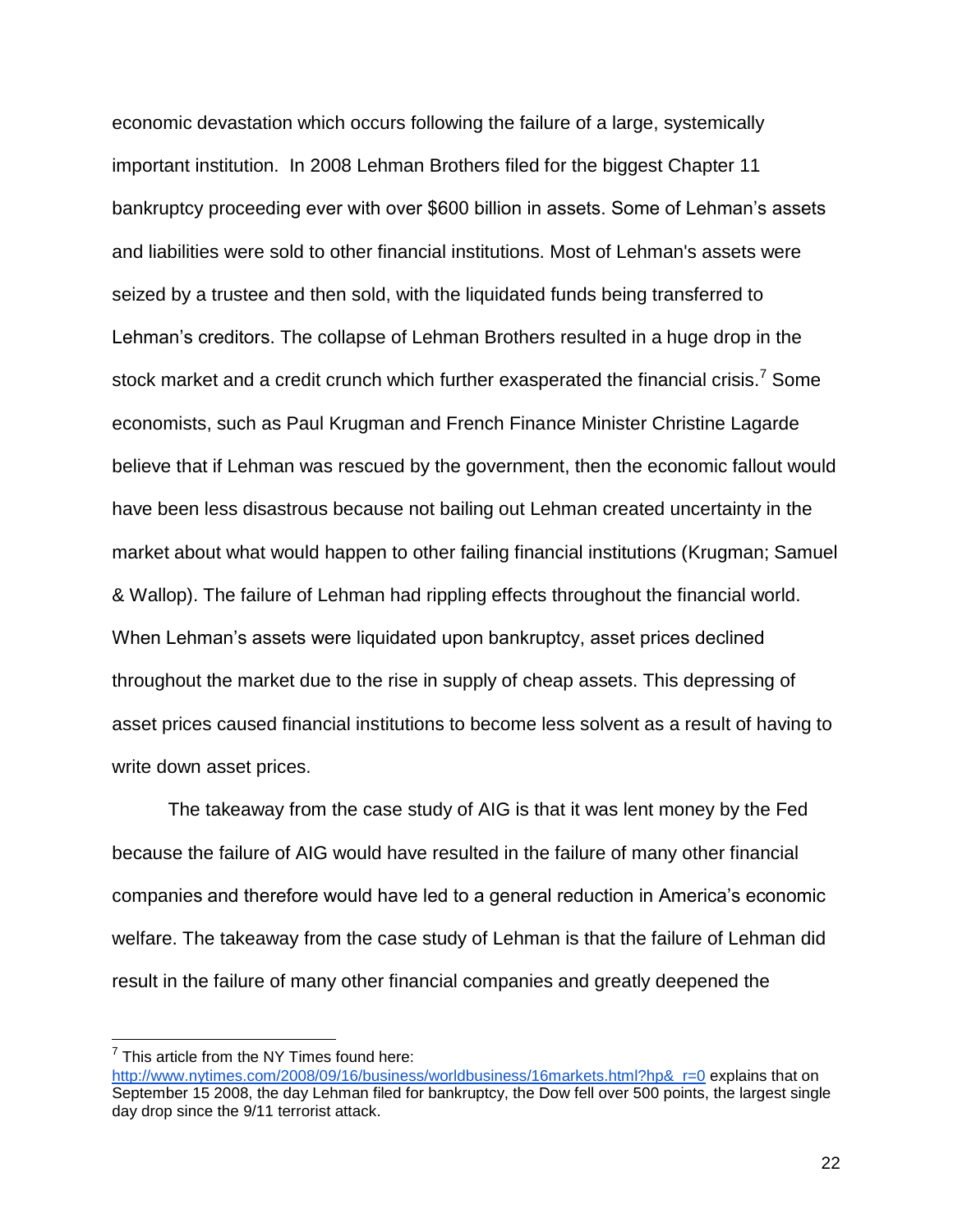recession. The failure of Lehman prompted the Fed to rescue AIG so as not to cause further asset price deterioration and further illiquidity amongst financial firms.

The reason the Fed rescued certain institutions on Wall Street was to prevent the spread of contagion. In other words, the Wall Street bailout had everything to do with systemic risk. According to Fed Chairman Bernanke himself:

*...allowing Bear Stearns to fail so abruptly at a time when the financial markets were already under considerable stress would likely have had extremely adverse implications for the financial system and for the broader economy. In particular, Bear Stearns' failure under those circumstances would have seriously disrupted certain key secured funding markets and derivatives markets and possibly would have led to runs on other financial firms (Bernanke, 2008).*

The financial sector is especially prone to systemic risk compared to other economic sectors. According to Bullard, Neely, & Wheelock (20009) the financial sector is deeply interconnected because financial firms are constantly trading with one another. Often firms have difficulty pricing counterparty risk appropriately due to the complexity and large volume of trades that occur on a daily basis at any particular firm. Pricing counterparty risk becomes all the more complicated when it requires assessing the counterparty's counterparties. Another vulnerability of the financial sector is that it is highly leveraged and often firms fund long term assets with short term liabilities. Therefore financial firms are very susceptible to insolvency resulting from a liquidity shock.

History has shown time and again that systemic risk within the financial sector can lead to economic catastrophe. But we need not look further than the recent financial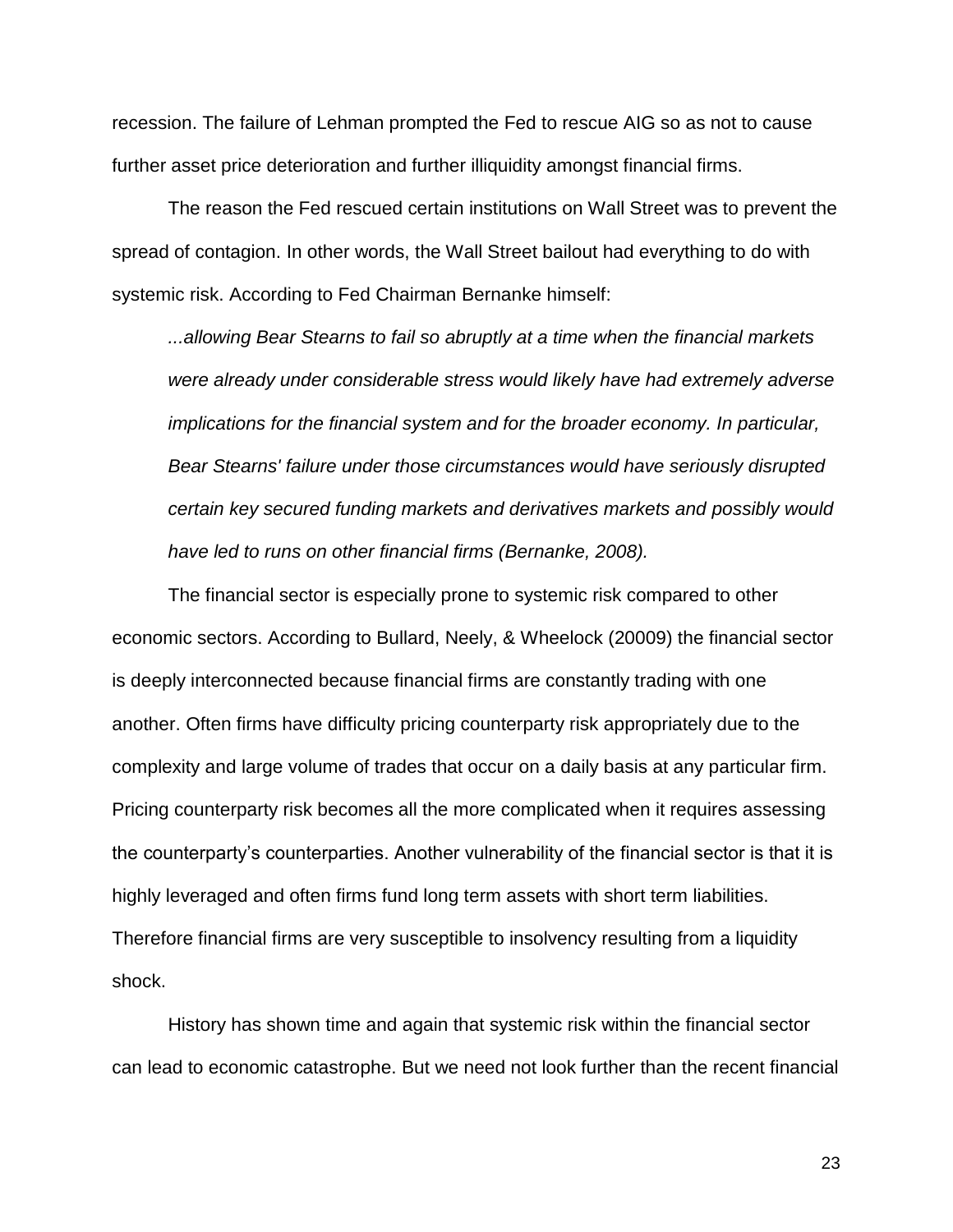crisis to get a good understanding of how systemic risk can ruin an economy. It is important to prevent the spread of financial distress. My models are founded on the assumption that the failure of a systemically important bank would result in the spread of financial distress. The validity of my models can not be known in foresight. Rather, the validity of my models depends entirely on how the government handles the potential future failure of an interconnected institution.

To better understand how the government might handle the potential failure of a systemically important institution, and therefore to better understand the usefulness and validity of my models, one must study the Dodd Frank Act. The Dodd-Frank Act creates the Orderly Liquidation Authority (henceforth abbreviated OLA). The Act states that "It is the purpose of this title to provide the necessary authority to liquidate failing financial companies that pose a significant risk to the financial stability of the United States in a manner that mitigates such risk and minimizes moral hazard." After receiving a recommendation from the Fed and the FDIC, the Secretary of the Treasury is allowed to place any financial institution into resolution under the OLA, in which case the institution is called a covered financial company (abbreviated CFC). CFCs are put under the receivership of the FDIC. The FDIC can sell the assets of the CFC just as a bankruptcycourt-appointed trustee can sell the assets of a company which has filed for bankruptcy. The Dodd-Frank Act states that creditors and shareholders of the CFC will bear its losses, and the managers and directors responsible for the CFC's poor financial condition will be fired and will face financial consequences in accordance with their responsibility. Only companies at risk of default (or in default) and which pose a systemic risk to the financial sector as a whole can be placed under the OLA.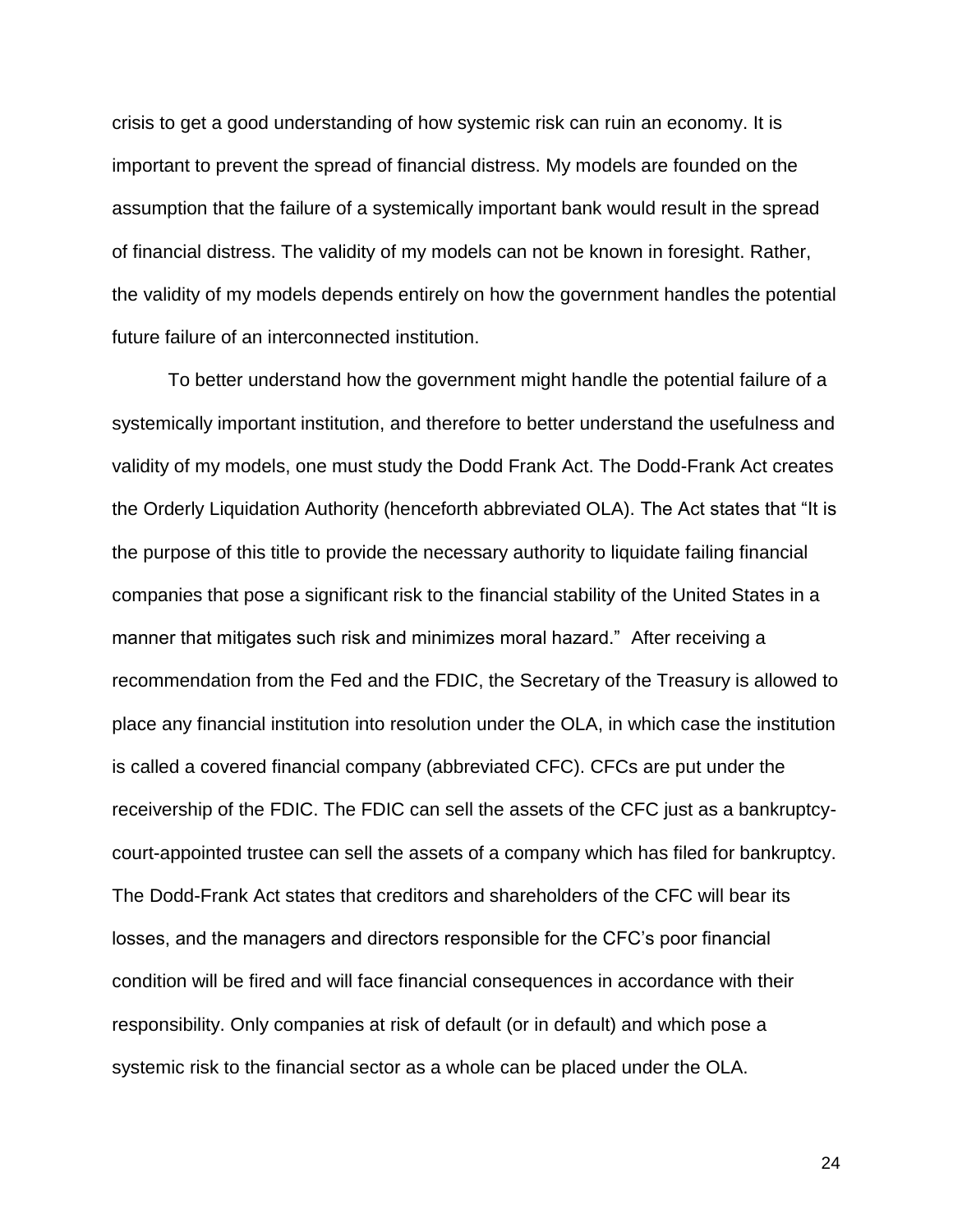How the FDIC handles the potential future acquisition of a systemically important, financially distressed institution is entirely what determines the usefulness and validity of my models. If the FDIC just orderly liquidates a CFC without regard to the systemic risk that the failure of this institution imposes upon other institutions, then my model is valid and meaningful, and therefore the Fed should be allowed to lend to insolvents. On the other hand, if the FDIC quickly and efficiently bails out the creditors of a CFC so as to prevent the spread of financial distress, then the validity of my model weakens, and hence the Dodd-Frank Act is right in limiting the Fed's lending powers.

The FDIC has access to the Orderly Liquidation Fund. This Fund is created by the US Treasury whereby the FDIC essentially borrows from the Treasury.<sup>8</sup> The Dodd-Frank Act dictates that the FDIC can repay what it borrows from the Treasury in one of two ways. First the FDIC will look to creditors who receive their dues in the liquidation process. If these creditors are paid more than what they would have been paid under traditional bankruptcy court, then the additional pay will be placed in the Orderly Liquidation Fund, that is, it will be clawed-back. If the FDIC still needs more money, it is allowed to do an ex post assessment of large financial companies.

Acharya et. al. (2012) provide two interesting reasons why the Orderly Liquidation Fund may prove harmful in its current form. First, suppose Bank A has lent uncollateralized money to Bank B. Bank A believes that Bank B will soon be placed under the OLA as a received company. Bank A also believes that its loan to Bank B will not be repaid should Bank B be put into receivership, perhaps because Bank A is not a priority creditor. Then it is in Bank A's best interest to call back its loan, that is, "run"

 8 The Treasury is assumed to have virtually unlimited funds to lend to the FDIC. As the owner of the US currency printing press this assumption is quite accurate.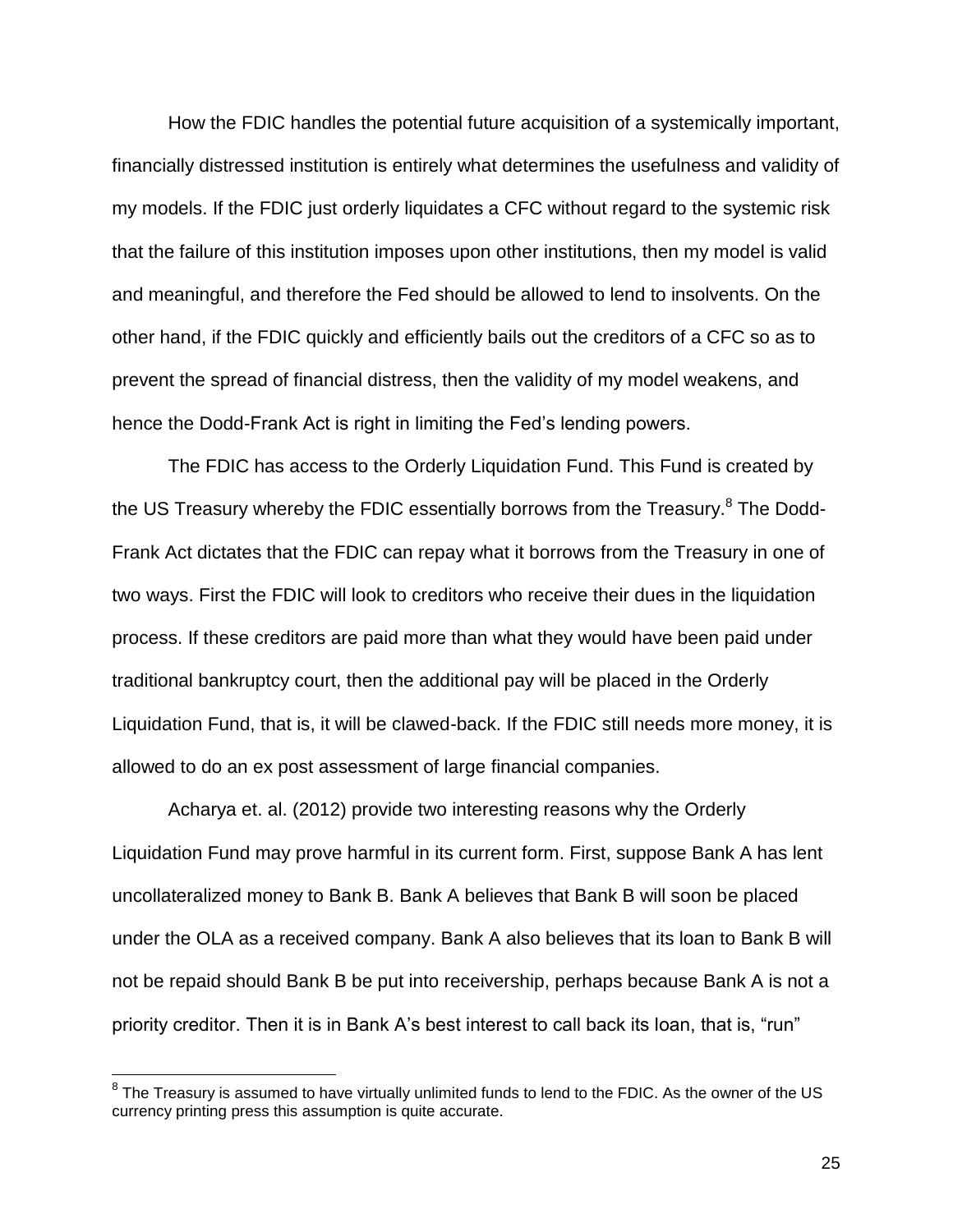Bank B. Such a run will only weaken Bank B thereby helping to ensure its fate.

Second, according to these authors, the ex post assessment of financial companies as a means of funding the orderly liquidation of a CFC requires that "prudent financial companies pay for the sins of others." Such a prudent financial company thereby becomes more illiquid, which is what the Dodd-Frank Act is supposed to prevent in the first place. Furthermore, if prudent companies suspect well ahead of time that the FDIC will take money from them as a means of facilitating the liquidation of a failed company, then these prudent companies may begin to act with more improvidence. The once prudent company may think to itself that if the government is going to take away its profits despite it acting prudently (in fact, because it acted prudently) then it may as well not act prudently in the first place.

Now that I have explained the importance of allowing the Fed to lend to insolvents in order to prevent a systemic financial crisis, I will explain how lending to an insolvent can make it solvent once again.

The mechanism by which lending to an insolvent bank can make it solvent is rather simple. Suppose Bank X is an investment bank that makes money through mortgage loans. Bank X makes a return of \$1.07 (adjusted for inflation) every year for every dollar it lends out. Imagine that last year Bank X purchased billions of dollars' worth of mortgage backed securities which have drastically declined in value since the purchase. Now Bank X has \$500 billion in assets and \$501 billion in liabilities. Suppose, for simplicity, all of the bank's assets are magically liquid and all of the liabilities come due tomorrow. That means tomorrow Bank X will have to default on \$1 billion worth of debt if it does not receive a loan. So the Fed comes along and decides to give the bank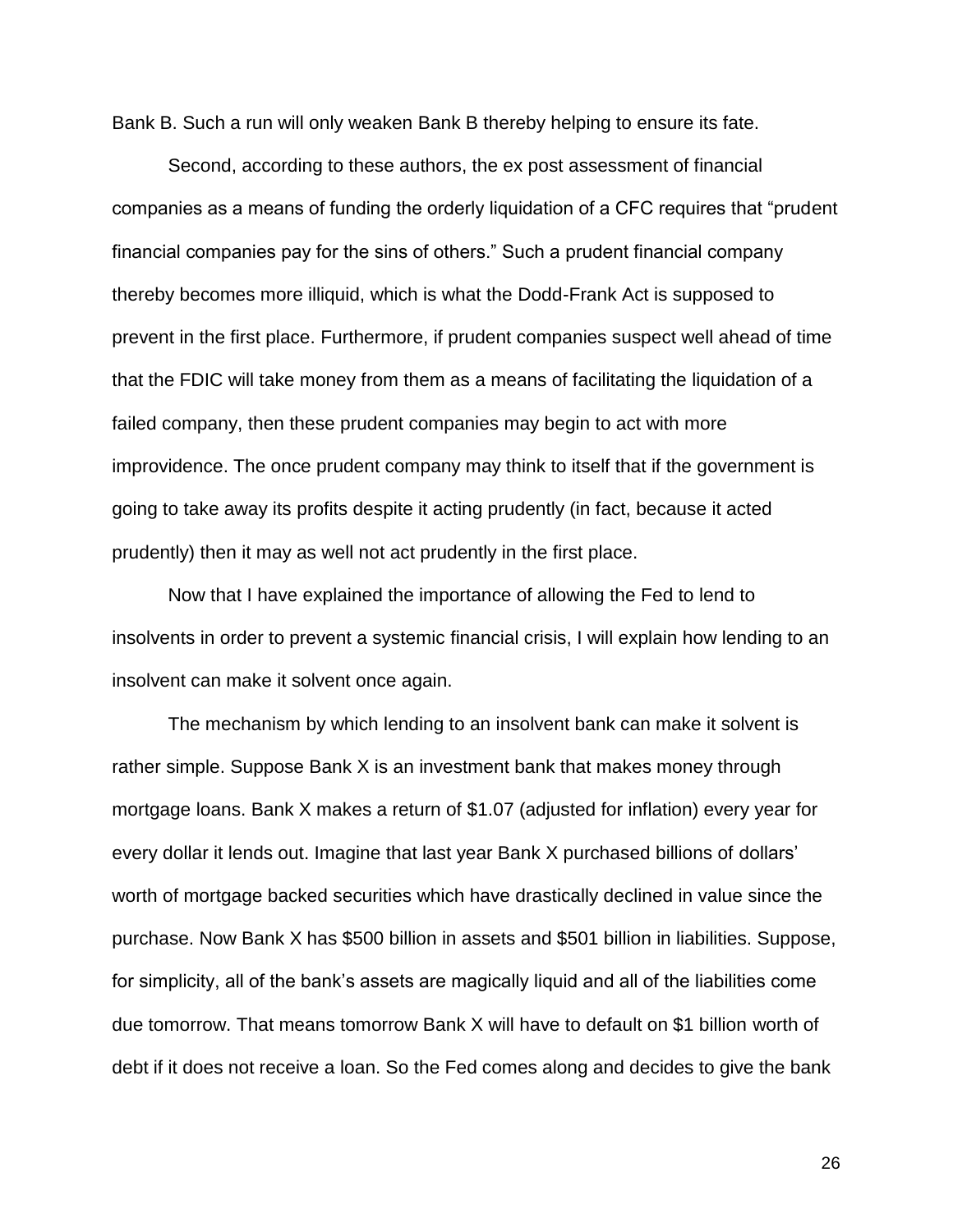a \$20 billion at 1% APR which the bank is required to payback in full in one year. Tomorrow the bank takes \$1 billion dollars from the government loan, combines it with its \$500 billion of assets, and is able to pay all of its \$501 billion dollars' worth of private debt. After Bank X has paid its \$501 billion debt it will have \$20 billion dollars of liabilities (all of which is owed to the government in one year). Now Bank X lends out the remaining \$19 billion to home-buyers to whom it charges 7% APR.<sup>9</sup> After one year is up, the home-buyers pay the bank \$20.33 billion and the bank in turn pays the government \$20.2 billion. The bank now has assets \$.13 billion dollars greater than liabilities. Bank X is officially solvent.

In the previous few pages, I presented an original theoretical analysis of the benefits of allowing the Fed to lend to insolvents by modeling the importance of preventing systemic distress. But my analysis would not be complete without a thorough review of the costs of allowing the Fed to lend to insolvents. The *literature review* section of this paper briefly outlines various arguments on the efficacy of lending to insolvents, primarily detailing issues such as moral hazard, the politicization of the money supply process, and the hindering of so called market forces. Over the following few pages of this paper I will present an original economic analysis of the costs of allowing the Fed to lend to insolvents.

#### **Moral hazard**

Theoretically, one can make a strong argument against lending to insolvents because of the moral hazard problem. The moral hazard argument may be constructed

 $9$  In actuality, Bank X would be required to put a portion of the \$20 billion loan into reserves. While the conventional economics textbook states that Bank X would need to put \$2 billion into reserves (assuming a 10% reserve requirement), in actuality Bank X could put the entire \$20 billion into reserves and lend out \$200 billion. If Bank X did lend out \$200 billion, by the end of the year the bank would have \$213.8 billion of assets greater than liabilities!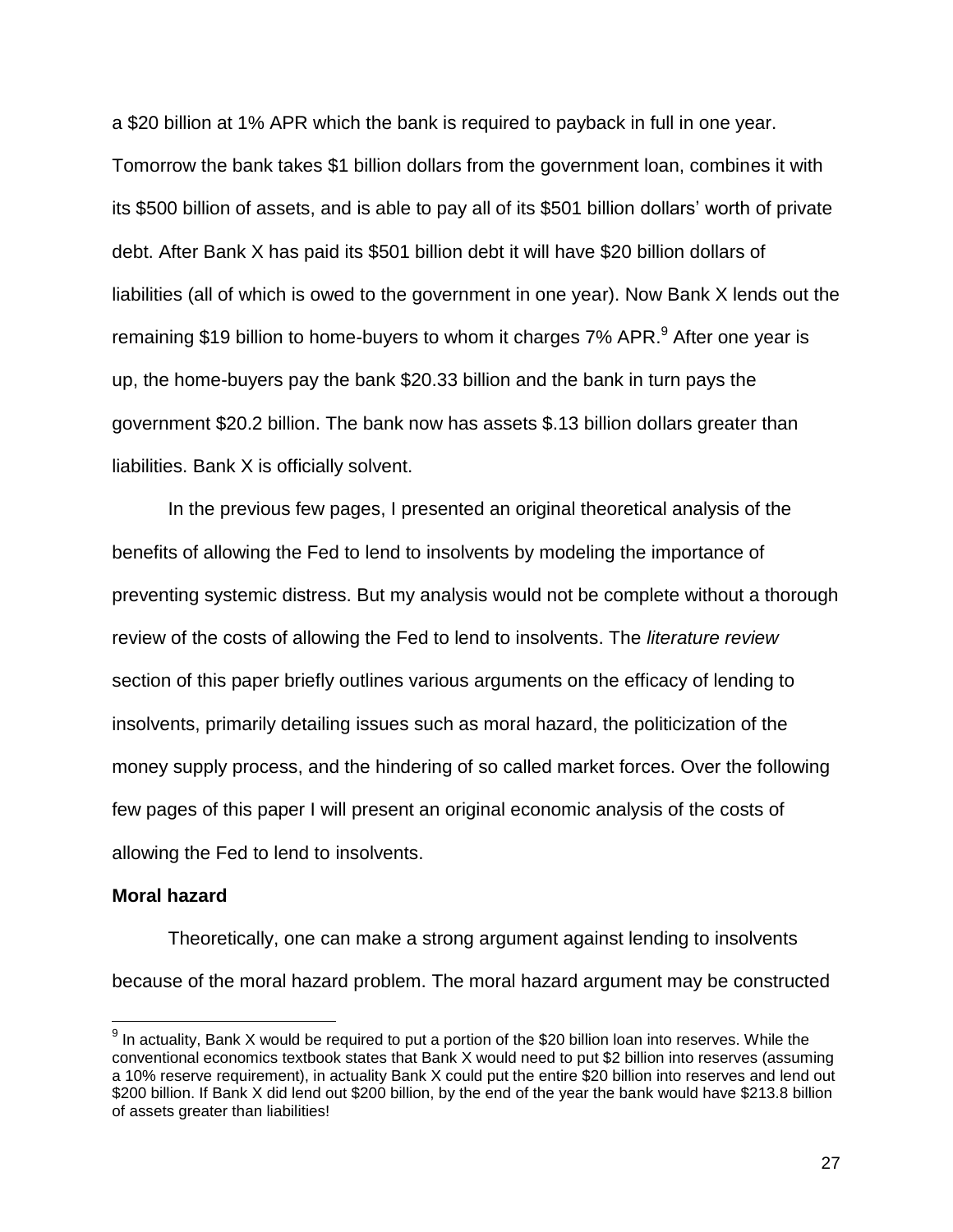as an argument against the Fed being allowed to lend money generally, and therefore one could argue that the discount window should be abandoned entirely. But some economists contend that the discount window is a very useful tool because, and according to the Federal Reserve website:

*Although the Window was long ago superseded by open market operations as the most important tool of monetary policy, it still plays a complementary role. The Discount Window functions as a safety valve in relieving pressures in reserve markets; extensions of credit can help relieve liquidity strains in a depository institution and in the banking system as a whole. The Window also helps ensure the basic stability of the payment system more generally by supplying liquidity during times of systemic stress.* 

Because the discount window serves an important purpose, most economists construct the moral hazard argument so as to oppose the Fed lending to insolvents in particular. According to Allan Meltzer (1985), "the modern reason for permitting insolvent banks to fail is that an understanding by financial institutions that they will not be allowed to fail changes attitude towards risk." That is, even though the discount window theoretically causes moral hazard which may contribute to the frequency and severity of crises, this is acceptable moral hazard because the discount window is useful. But the additional or marginal moral hazard created from the possibility of rescuing insolvents is unacceptable.

The ability of the Fed to lend to insolvents could theoretically create a lot more moral hazard then if the Fed was only allowed to lend to solvents. Imagine a situation where there is an investment banker who works at a systemically important bank. This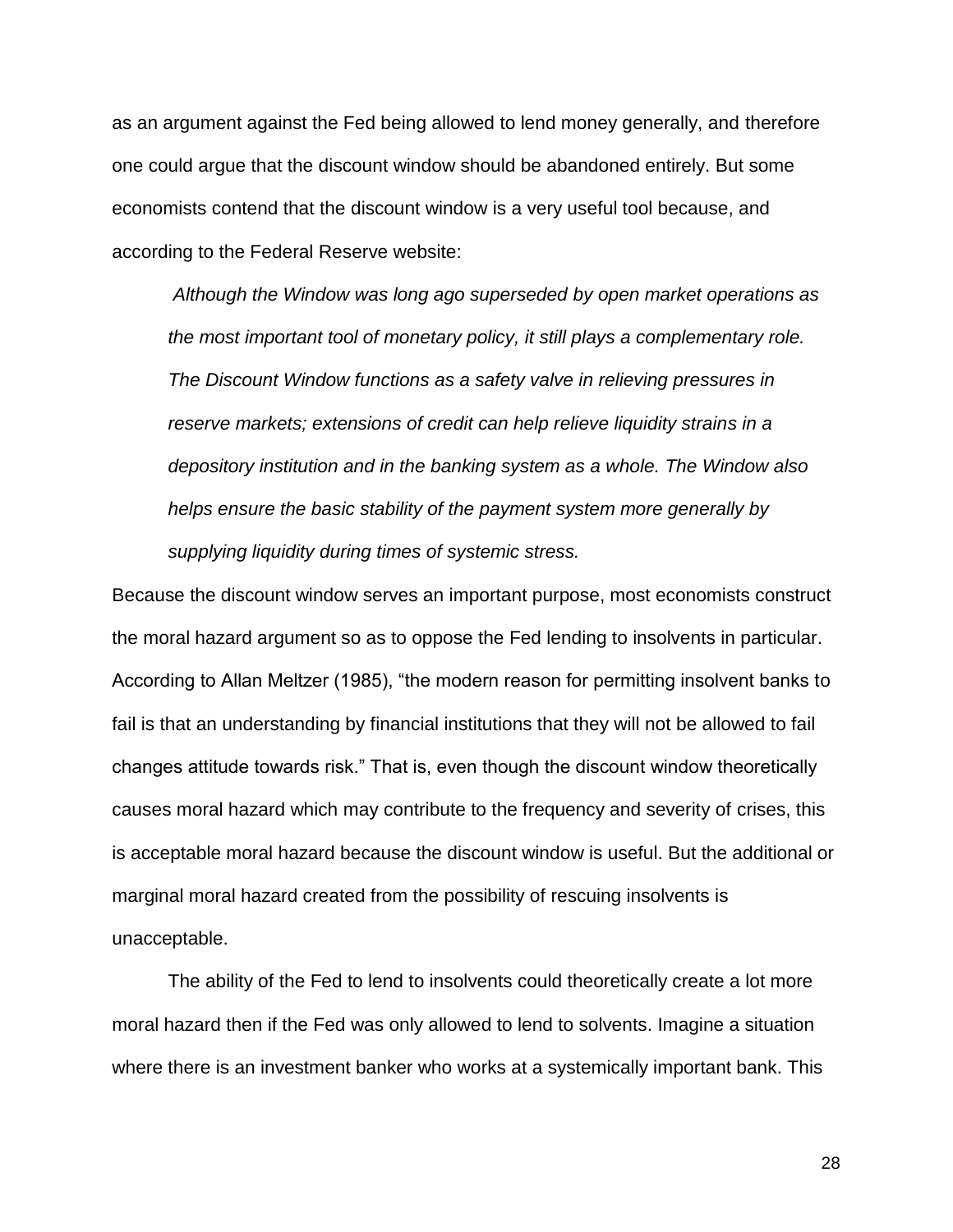banker is solely motivated by profit. Suppose the amount of profit this banker makes is positively related to the amount of risk he takes. Also suppose that the amount of risk taken by the banker is positively related to the likelihood of the bank defaulting. The probability of the bank defaulting depends upon other factors besides the risks taken by the banker, and the banker is fully aware of this information. The banker knows that if the bank goes bankrupt he will make no profit. But he also assumes the bank will never go bankrupt because the Fed will quickly rescue the bank with cheap loans during times of financial distress. Therefore, it is always in the best interest of the banker to take as much risk as possible in order to maximize his profit. Now imagine a slightly different world where everything else is the same except that the Fed can not lend to insolvents. The investment banker in this second scenario will be much more cautious of the risks he takes because his bank may be prone to insolvency for reasons out of his control. For example, it is realistic to imagine a situation where the price of the bank's assets suddenly drops because a speculative euphoric bubble has burst. In the first scenario the banker did not have to worry about the price of the bank's assets because the solvency of the bank was never a concern, and therefore the banker act very risky in his investments. In the second scenario in which the Fed can not lend to insolvents, the banker believes it is in his best interests to factor in the risk premium for things he can not control, and therefore does not take as much risk as possible. The marginal moral hazard which occurs when the Fed is allowed to lend to insolvents is a bad thing because financial crises are by and large created through excessive, that is, euphoric financial risk taking by major financial institutions (Kindleberger, 2000).

To reiterate, the problem with moral hazard is that it leads to financial crises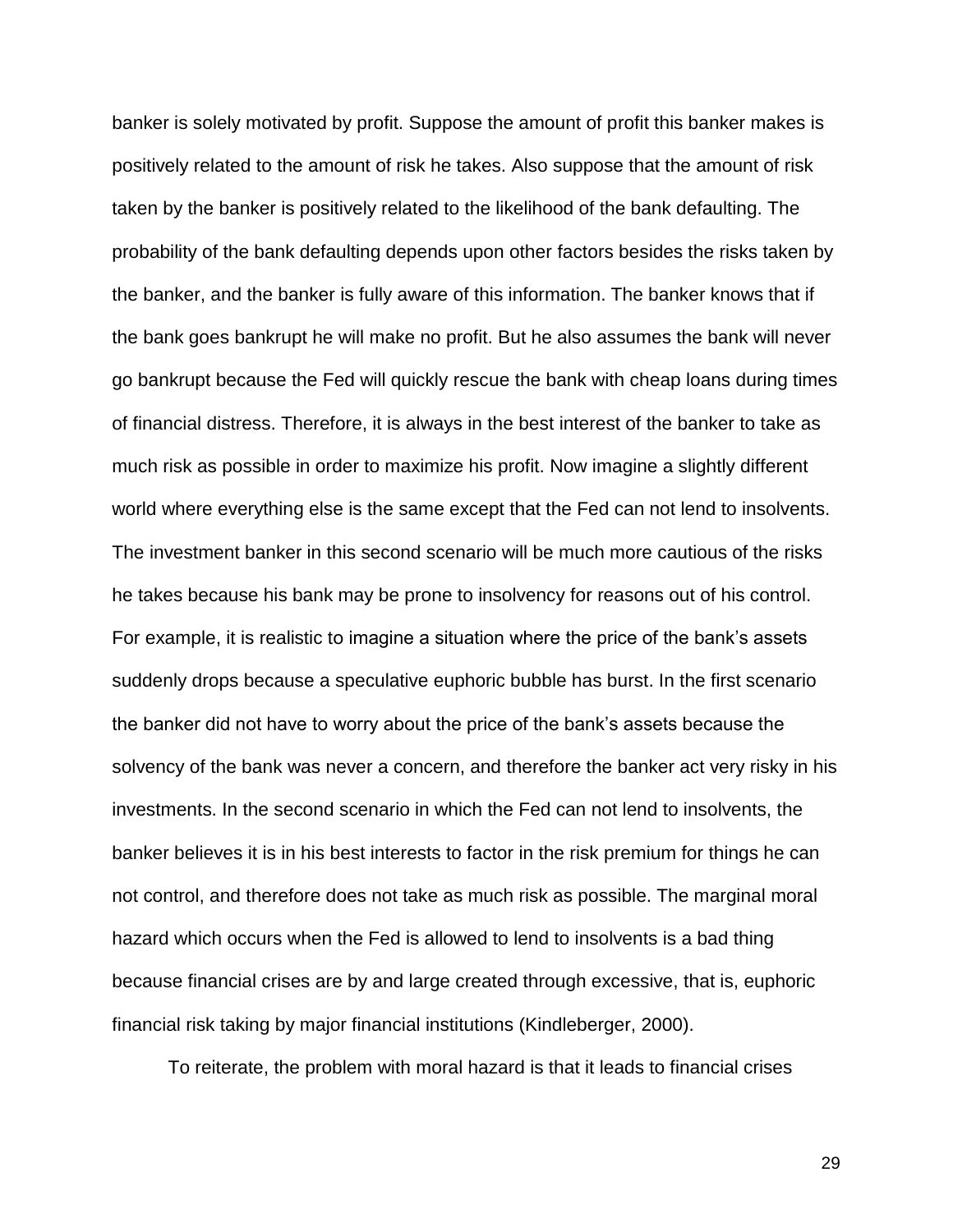which themselves lead to general economic welfare reduction. For example, the 2008 financial crisis led to high unemployment. Another reason against lending to insolvents involves a case in favor of protecting taxpayer dollars. Protecting taxpayer dollars is a function of the quantity and quality of taxpayer-sponsored loans. For example, if the government loans out ten billion dollars at no interest with an expected 90% chance of the loan defaulting, then this is a problem of quality more so than quantity. But if the government loans out one trillion dollars (without interest) with an expected 0.9% chance of the loan going unpaid then this is more so a problem of quantity. In each case the expected loss of taxpayer money is the same - nine billion dollars, but the reasons for this loss are not the same.

Allowing the Fed to lend to insolvents likely increases the risk to taxpayers both for reasons of quantity and quality. As regards quantity, in a world where the Fed is allowed to save insolvents, investment banks are incentivized to be more risk seeking than in a world where only solvents are rescued, all else equal. Because allowing the Fed to lend to insolvents induces moral hazard, there is a greater chance that the Fed will need to actually use its lending powers. The Fed necessitates its own existence in a vicious cycle. As moral hazard increases, so does the likelihood of the need for the Fed to act. In summary, allowing the Fed to lend to insolvents increases moral hazard, thereby increasing the likelihood that the Fed will need to lend to financially distressed institutions, thereby increasing the quantity of public money being loaned to private institutions over any given period of time.

As regards quality, from a purely theoretical perspective there is reason to believe that loans to an insolvent bank are less likely to be repaid than loans to a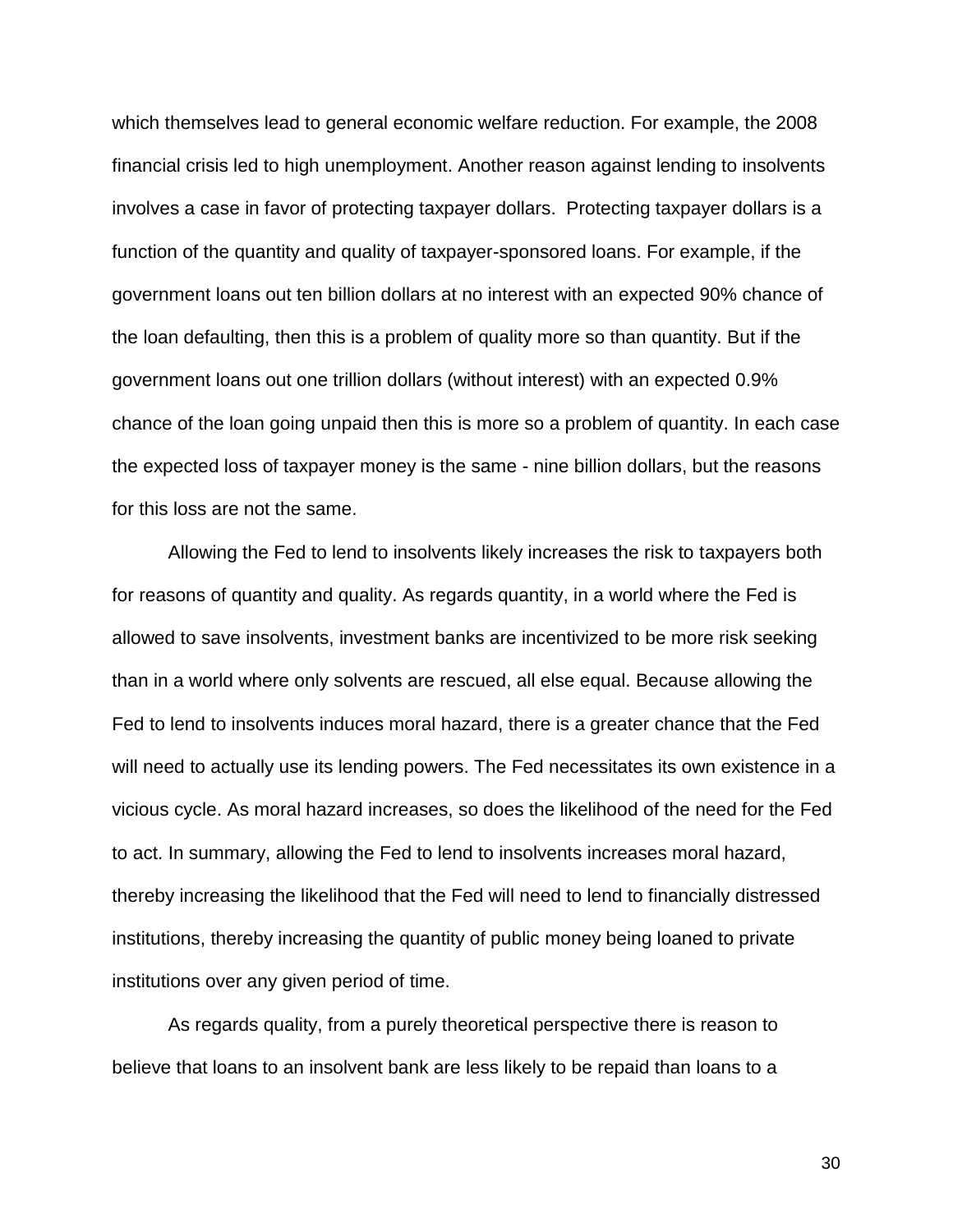solvent bank all else equal. Consider the comparison between insolvent, liquid Bank I and solvent, completely illiquid Bank S. Suppose Bank I has \$5 worth of liquid assets and \$10 worth of liabilities; Bank S has \$10 worth of illiquid assets and \$5 worth of liabilities.<sup>10</sup> Suppose the entirety of each banks' liabilities will come due tomorrow. Each bank requires a loan from the Fed today in order to avoid defaulting on its debts tomorrow. Bank S requires a \$5 loan in order to pay its debts tomorrow. This loan is risk free, assuming Bank S's assets are properly valued, because Bank S can offer \$5 worth of collateral to the Fed. Bank I also requires a \$5 loan which, when combined with its \$5 of liquid assets, will allow Bank I to repay its \$10 of debt tomorrow. The loan to Bank I is risky because Bank I does not have any collateral to offer. This example should make it clear that the likelihood of a loan being repaid is directly related to the level of solvency. In other words, the likelihood of a loan being repaid is indirectly related to the debt/equity ratio (= total liabilities divided by total assets).

Protecting the taxpayer ultimately has to do with the probability a company who borrows from the government will not pay back the loan in full. I have demonstrated that the level of insolvency is directly related to the ability of a business to pay back a loan for theoretical quantitative and qualitative reasons. There are other reasons that an insolvent bank is more likely to default on a loan than a solvent bank. Insolvent banks usually have more difficulty raising capital through the private market than solvent banks because, all else equal, an insolvent bank has less ability to provide collateral in exchange for funding than a solvent bank. The insolvents relative lack of access to funding opportunities means that the insolvent has less access to all the things such funding could provide. Insolvents are less capable of engaging in "profitable investment

 $10$  If Bank I has illiquid assets, the takeaway from this example becomes all the more pronounced.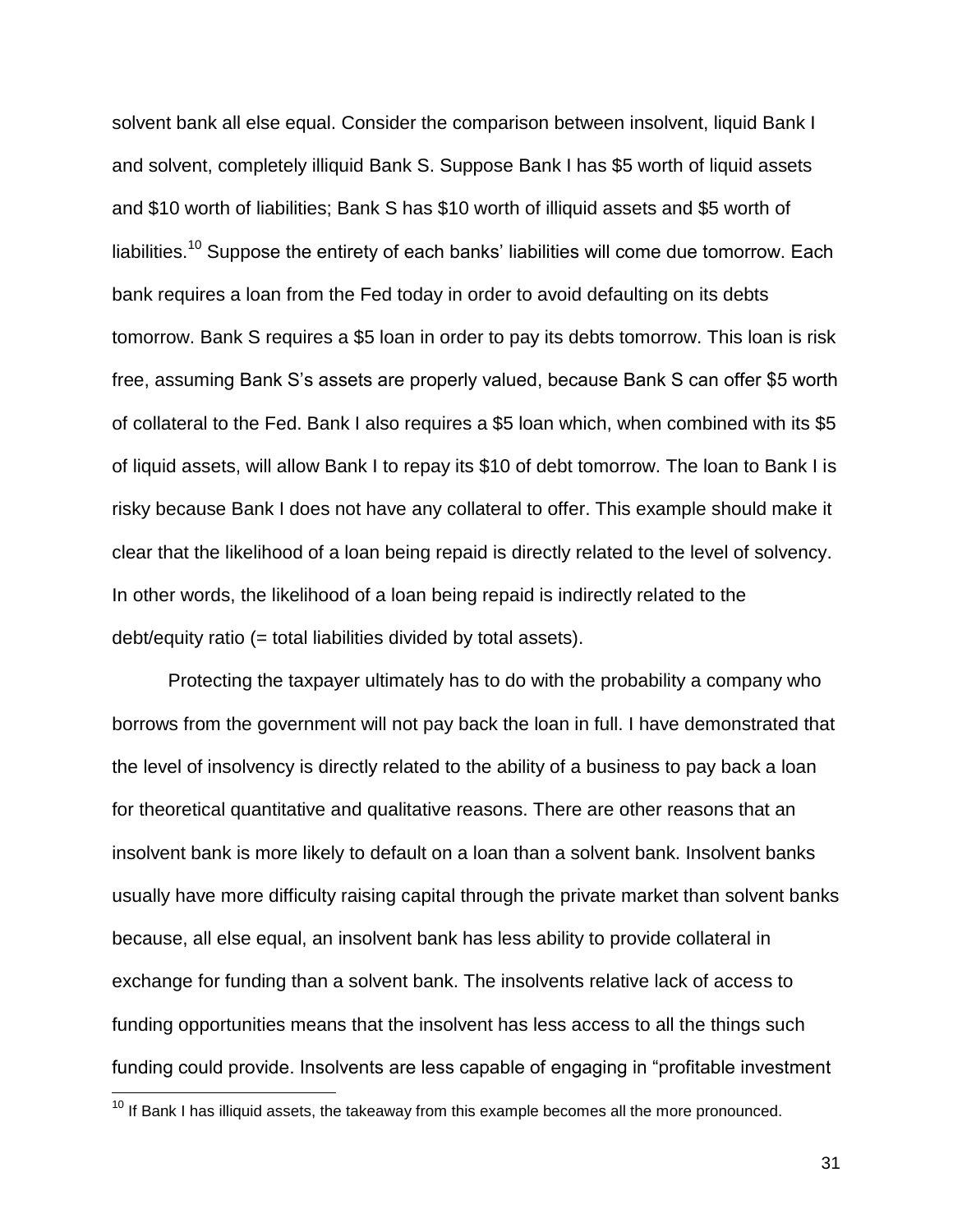opportunities" (Caprio Jr and Klingebiel, 1996).

The debate about lending to insolvent businesses regards the economic assumption that public money should not be subjected to private costs. In other words, costs which are created by private means should be internalized. Below I briefly elaborate on the ways in which subjecting costs or regulations onto different private actors can help prevent the moral hazard problem. I look at three actors that partially compose a publically traded company: key executives, shareholders, and creditors.<sup>11</sup>

It is unclear among economists, politicians, and the general public who should be held responsible for a systemically important bank's loss making decisions. Still, there is a rather broadly accepted sentiment that key bank executives - those in managerial, superior, and leadership positions - should be held responsible for their own bank's shortcomings. Common sense tells us that holding executives responsible will reduce moral hazard. But what does being held responsible look like? The extent to which executives are held responsible largely determines the extent to which moral hazard is arrested. Suppose Congress were to enact an absurd law stating that if the Federal Reserve deems it necessary to bailout a particular bank (as a means of protecting the whole financial system), then the bank's top executives will be sentenced to death! Surely banks will face almost no moral hazard problem going forward. The bank executive's would be far too scared of threatening their own livelihood just to chase speculative profits. However, if instead of the death penalty executives expect to receive golden parachutes then the moral hazard problem will likely persist. The Dodd-Frank Act's "say-on-pay" section requires that sufficiently large companies let shareholders

 $11$  I consider publically traded companies in particular because the financial crisis of 2008 revolved around publically traded companies on Wall Street such as Bear Stearns and AIG.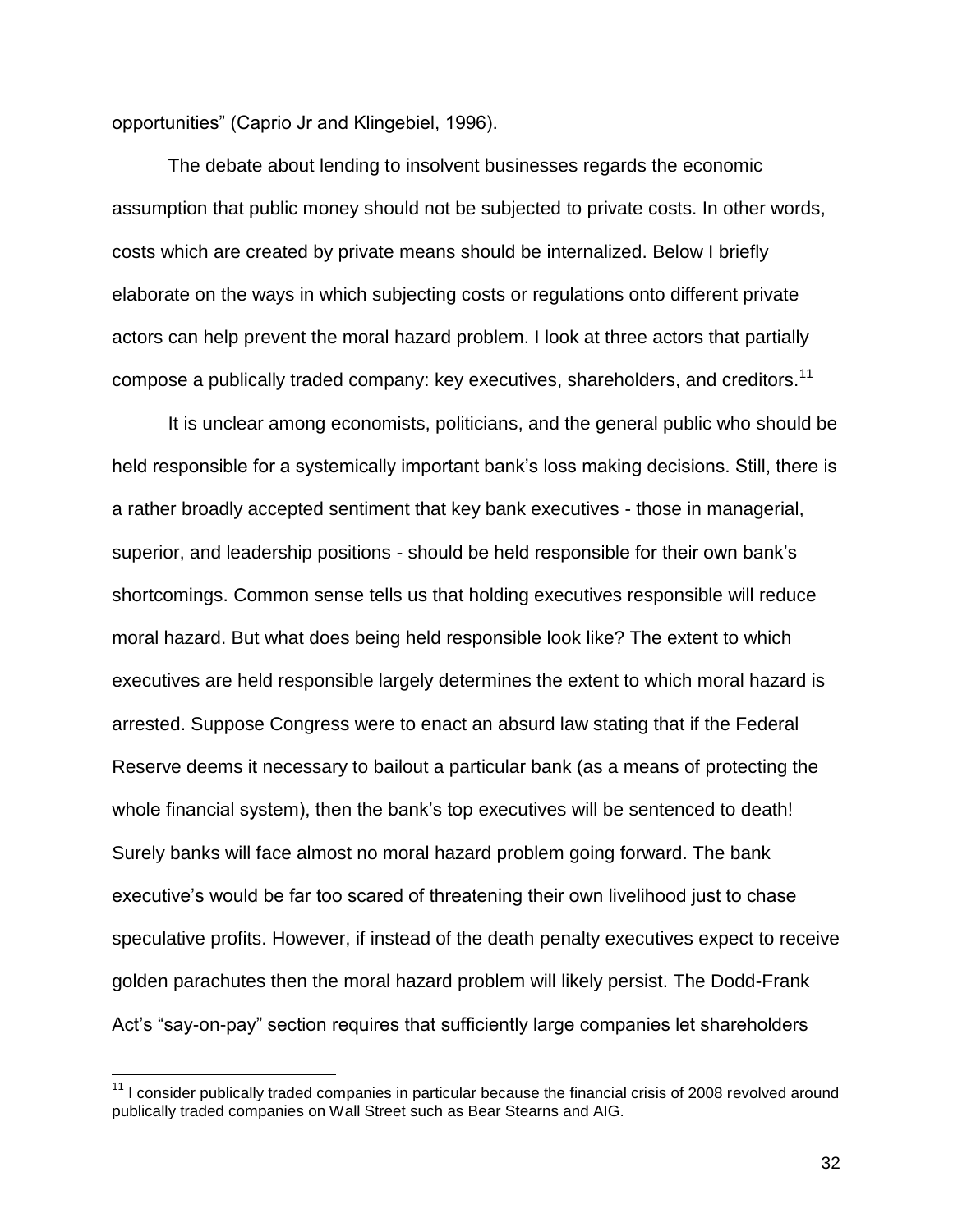vote on the pay and golden parachute compensation scheme of top executives at least once every three years (sec.gov). Executive bonuses and more generally employee bonuses of financial institutions are often tied to the value of the financial institution (as determined by the stock price). From society's point of view, it is important that financial institutions do not take excessive risks which jeopardize the stability of the financial system as a whole. When executive pay is tied to the value of the company, the executive is inclined not to take overly excessive risks so as not to threaten their own bonus compensation. However, executives can hedge against the fall of value of their company's shares (through various financial instruments) and therefore are not entirely inclined to care about the value of their own company. The Dodd-Frank Act regulates the extent to which employees can hedge against the fall in value of their own company. Finally, in determining the ideal extent to which executives should be held responsible, it is important to remember that key executives may have sole access of information about their company, and this information may prove useful to the Fed. Therefore, firing executives too soon may be costly to the economy as a whole.

Should shareholders be held responsible for a bank's loss making decisions? From a theoretical perspective there is reason to believe that shareholders may exacerbate the moral hazard problem. The institutions on Wall Street tend to be corporations. Corporations separate the management functions of the company from its ownership functions. The owners of a corporation fall under a different set of laws than the corporation itself. The owners of a company, for the most part, can only influence management through shareholder meetings and voting. But insofar as the owners of a company can and do influence management, there may be a moral hazard problem. If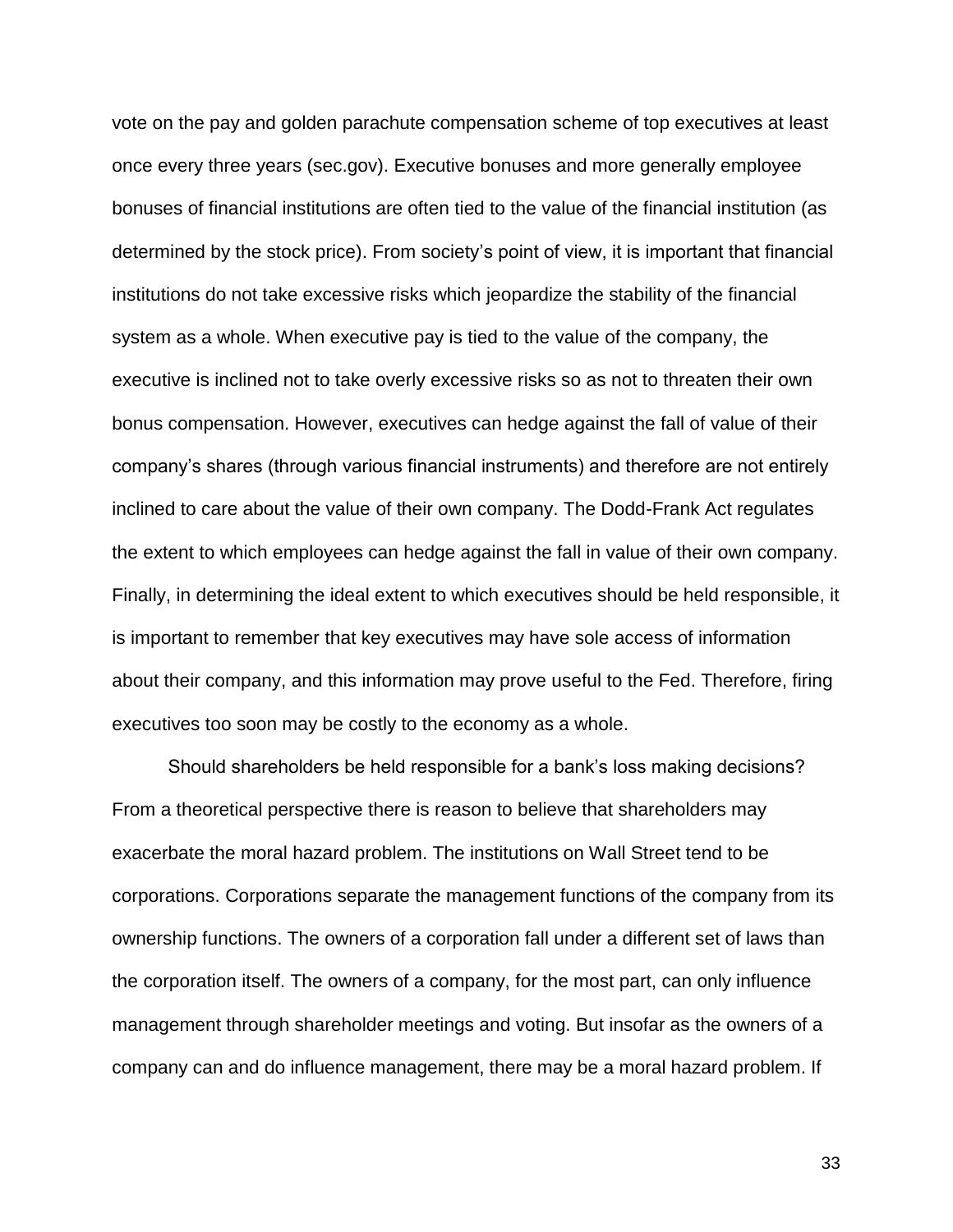the owners of a company recognize that the company is too systemically important to fail, then the owners may be incentivized to influence the company into making riskier decisions. This moral hazard problem arises due to the limited liability faced by the owners. A shareholder of a corporation is not liable for the corporation beyond the amount invested by the shareholder. This means that if a corporation has liabilities even after its stock price reaches zero, the owners of the company are not held liable.

Creditors do not contribute to the moral hazard problem because creditors are not responsible for the decisions a financial institution makes. But does this mean creditors should not be held responsible for a bank's loss making decisions? State and federal bankruptcy law dictates that creditors who are promised collateral are entitled to that collateral. Creditors who are not promised collateral, also known as unsecured creditors, may get very little of what is owed to them in a bankruptcy proceeding depending upon their status of priority compared to other unsecured creditors. While creditors do not contribute to the moral hazard problem, perhaps creditors can help mitigate it. For example, if bank depositors were inclined to look into the soundness of their depository institution, then more sound banks would probably receive more deposits. Therefore banks would be incentivized to take less risks in order to attract more creditors.<sup>12</sup>

While a strong theoretical argument can be made against allowing the Fed to lend to insolvents on the grounds of moral hazard, in reality the (marginal) moral hazard problem is probably quite small. There is no convincing empirical literature on the existence of moral hazard as created by the Fed's ability to lend to insolvents. While there is some debate that lowering the target federal funds rate as a means of

 $12$  I am not advocating for the removal of FDIC deposit insurance.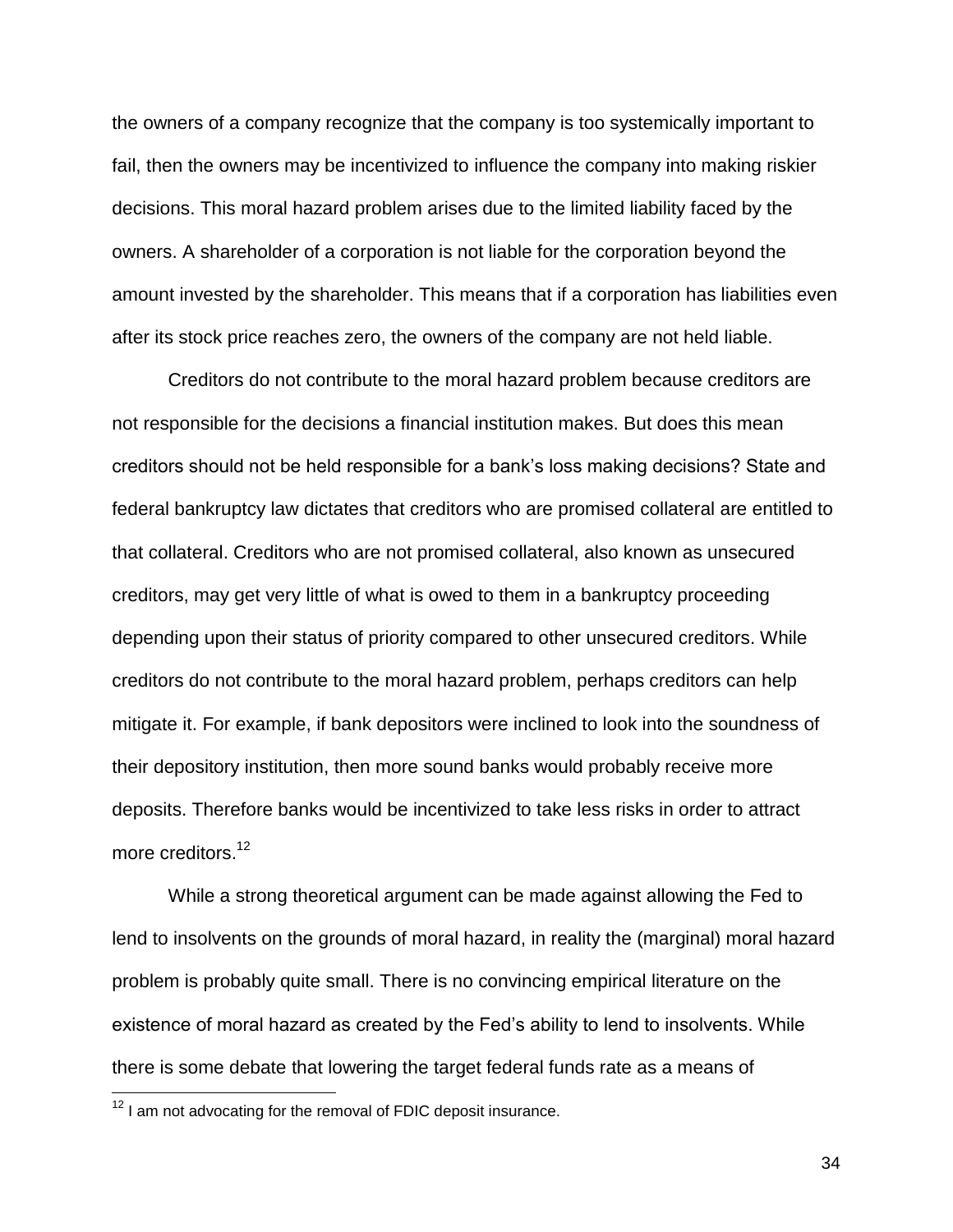combatting a bear market can lead to moral hazard, this is not directly related to the Fed's ability to lend to insolvents.<sup>13</sup>

#### **Politicization of the money supply process**

When the Fed lends money to rescue a single institution, this may be viewed as a political move, at least in part. In fact, some economists like Anna Schwartz argue that the general act of the Fed lending money - even if done through the discount window during times of normalcy in order to relieve temporary liquidity strains - is a political act as well as economic. Ideally the Fed lends money with the sole intention of fulfilling its mission of economic prosperity through stable prices and full employment to the best of its ability. Should the Fed lend money for political reasons - which some economists describe as subsidizing a financial institution - one can only hope those political reasons happen to coincide with the Fed's mission of maximum economic prosperity.

The Dodd-Frank Act limits the Fed to only lending to financial institutions through facilities with broad based eligibility.<sup>14</sup> Congress' limitation on Fed lending is done for the purpose of depoliticizing the money supply process. Congress' limitation on Fed lending was partially enacted in response to the recent Fed bailout of Wall Street, which the public viewed as a political act. The Fed will of course not admit that it rescued certain institutions but not others for political reasons. Still, one can not help but to wonder what would have happened if the CEO of Lehman Brothers was better friends with Fed Chairman Bernanke.

The decision by the Fed to rescue AIG may have been a politically motivated decision. But it is important to remember that AIG was a solvent company. With that in

 $\overline{a}$ 

 $13$  More information on open market operations inducing moral hazard, term the 'Greenspan put', can be found here: file:///C:/Users/Administrator.lokuta52-PC/Downloads/120801-fed-complacency.pdf

 $14$  The Fed can continue to lend to individual commercial banks through the discount window.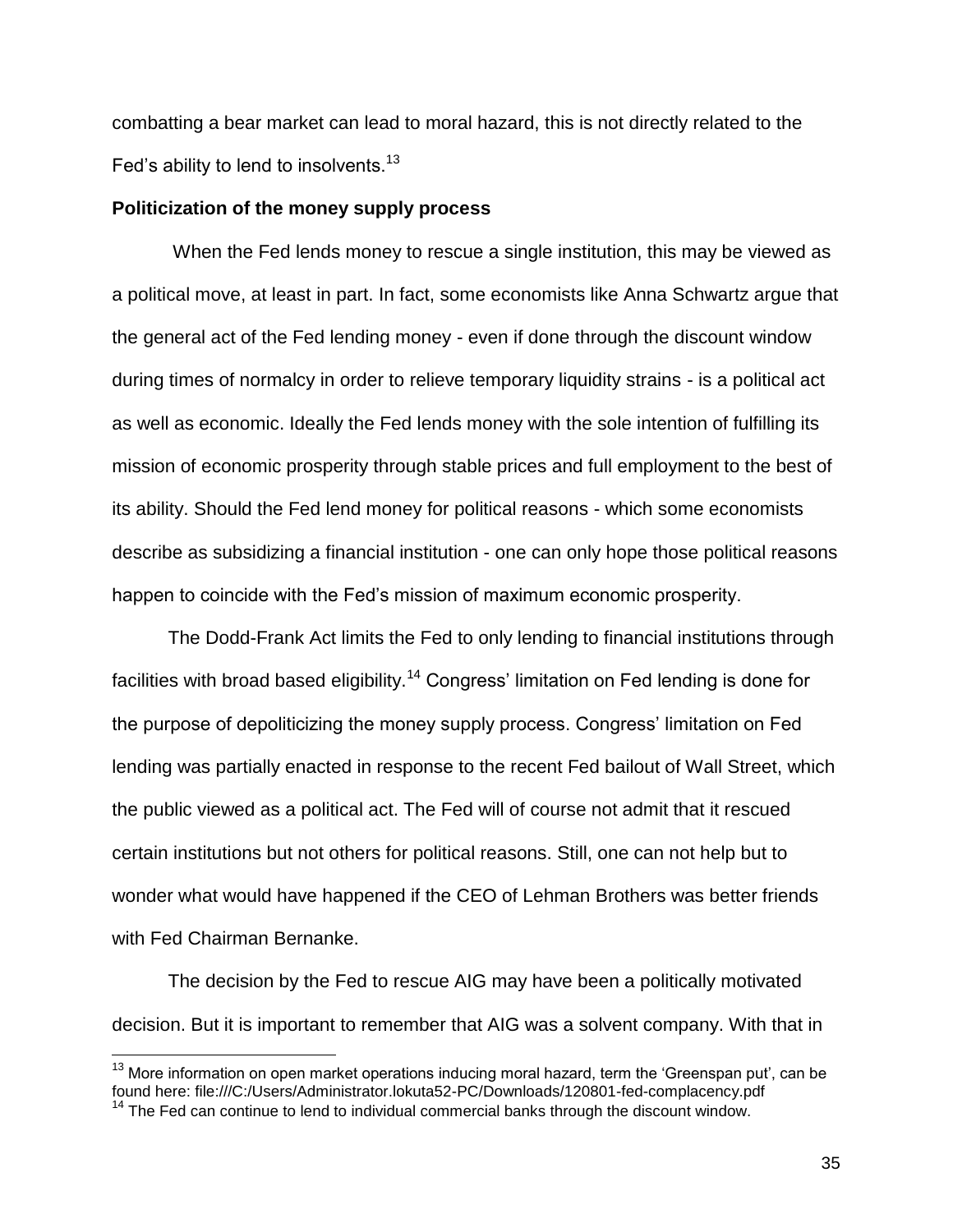mind, it becomes clear that the argument that the Fed should not be allowed to lend to insolvents for political reasons is actually a very narrow argument.

## **Pricing liquidity**

When the Fed sells securities on the open market, the price is determined through bidding amongst the 19 primary dealers. When the Fed buys securities the price is determined by the seller and agreed upon by the Fed. In either case, the price of the security being bought or sold is said to precisely reflect the security's market price, that is, the price is determined by the so called 'market.' Now, when the Fed lends money through the discount window the price of the loan is determined by the Fed, that is, the price is administratively determined. Open market operations are therefore considered better or 'more efficient' at pricing liquidity than the discount window.

At the end of 2007 until 2010 the Fed implemented the Term Auction Facility. The purpose of this lending facility was to increase the anonymity of depository institutions borrowing from the Fed and to therefore increase the overall borrowing from the Fed. The Fed wanted to lend to banks in order to counter the private market credit crunch. The Term Auction Facility allowed the Fed to lend money that was priced through an auction and therefore resembled economically efficient pricing, that is, market determined pricing.<sup>15</sup>

There is a strong argument to be made that open market operations are more efficiently able to price liquidity than the discount window. But the argument that the Fed should not be allowed to lend to insolvents in particular is a very weak argument. Such an argument assumes that it would be best for an insolvent firm to receive liquidity either directly through the open market or indirectly from the 19 primary dealers who

 $15$  The minimum bid through the Term Auction Facility was administratively chosen by the Fed.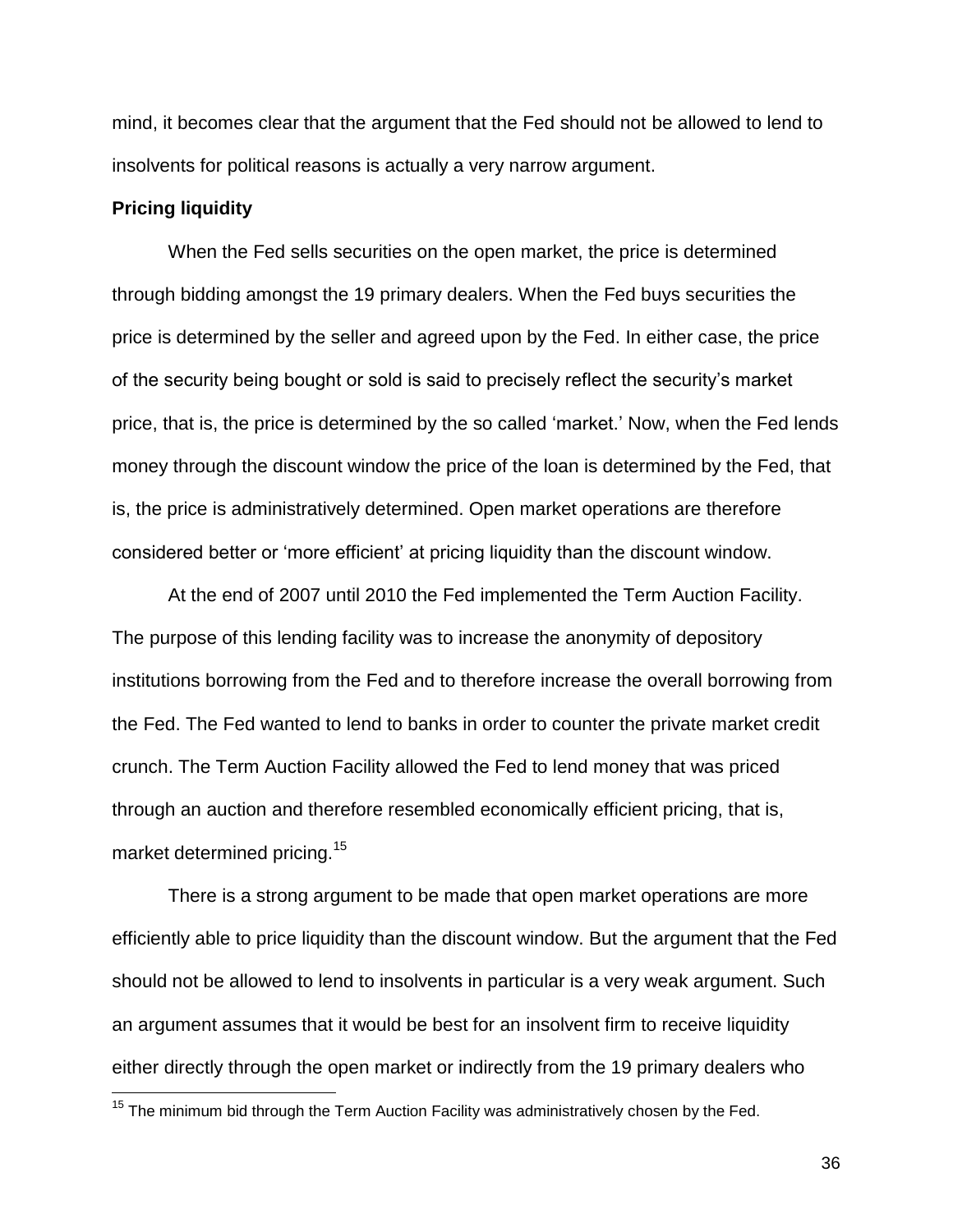themselves had received the liquidity from the open market. The argument is weak because the 2008 Crisis has demonstrated that sometimes systemically important institutions need a loan quickly at a time when private credit has 'dried up'.

## **Redistribution of wealth**

Another argument against lending to insolvents and more broadly against central bank lending in general is that it contributes to income inequality through the redistribution of wealth. The Fed has a tendency to sell money to financial institutions very cheaply. The Fed lends money to commercial banks through the discount window, to investment banks through temporary open market operations, and to financial institutions generally through non-traditional facilities such as those created in response to the 2008 Crisis.<sup>16</sup> For example, in 2008 the Fed lent money to banks at a rate barely above the target federal funds rate. Again, despite being at a penalty rate, the money the Fed lent in 2008 was still very cheap because the Fed had drastically lowered the target federal funds rate to almost zero. Subsidizing banks allows banks to become very wealthy - and the reasoning why is quite straightforward. First, the Fed lends money to financial institutions. Next, the financial institutions lend money to the public at high interest rates. That's it. This simple two-step process generates massive income inequality as evidenced by the incredible incomes for which bankers are known to have. Banks and other financial service providers earn income from the spread between the interest rate at which money was lent to them and the rate at which it is lent out to businesses and individuals. The Fed has only ever lent money to private financial institutions. Anyone or anything which is not a financial institution is lent money at a

 $16$  Temporary open market operations are a form of repurchase agreements whereby the Fed lends money to investment banks in exchange for securities as collateral.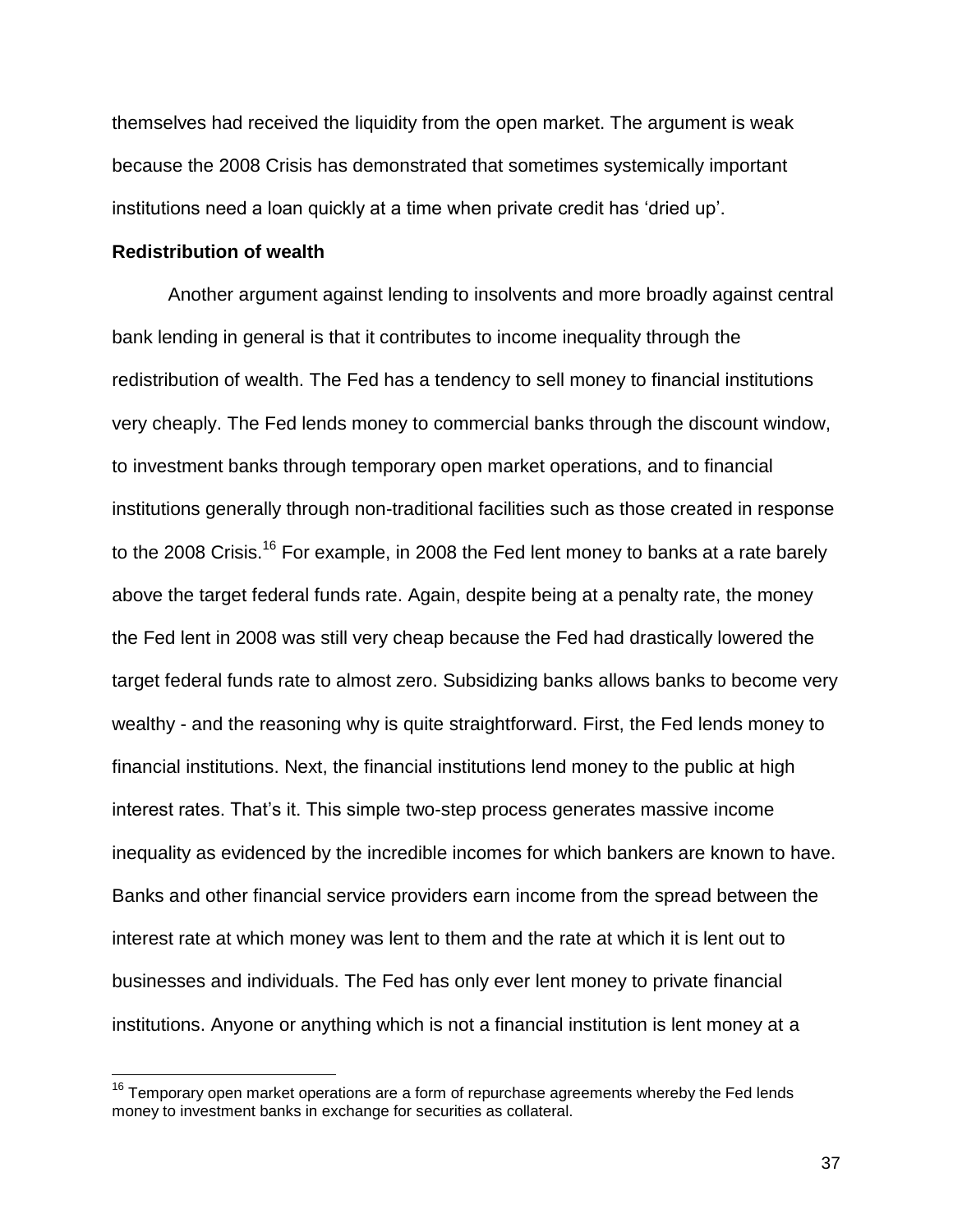more expensive rate than the rate that the Fed charges to financial institutions.

## **Hindering market discipline**

St. Louis Fed President James Bullard states in an online Forbes article, ""By denying funding to Lehman suitors, the Fed has begun to reestablish the idea that markets should not expect help at each difficult juncture." While the failure of Lehman resulted in a serious decline in the general economic welfare of the country, Bullard does bring up an interesting point about the problem with government bailouts.

Market discipline is a vague idea rooted in Adam Smith's Invisible Hand theory which states that a market free from government intervention will flourish. From a common sense perspective, it makes sense that if the government always allows insolvent businesses to fail, that is, to go through bankruptcy proceedings or be put under FDIC resolution, then newer and better businesses will have the opportunity to emerge. The argument against lending to insolvents on the grounds of hindering market discipline is a valid argument. But it is important to remember that when the Fed rescues a solvent institution on the verge of bankruptcy, such an action by the Fed hinders market discipline even though it does not involve lending to an insolvent. The 'hindering market discipline' argument against lending to insolvents is really a marginal argument. That is, the concern is the additional or marginal hindering of market discipline created by the Fed being able to lend to insolvents above and beyond the baseline hindering of market discipline that results from the Fed being able to lend to solvents.

## **Conclusions**

Ultimately, we want a financial system that is competitive, efficient, and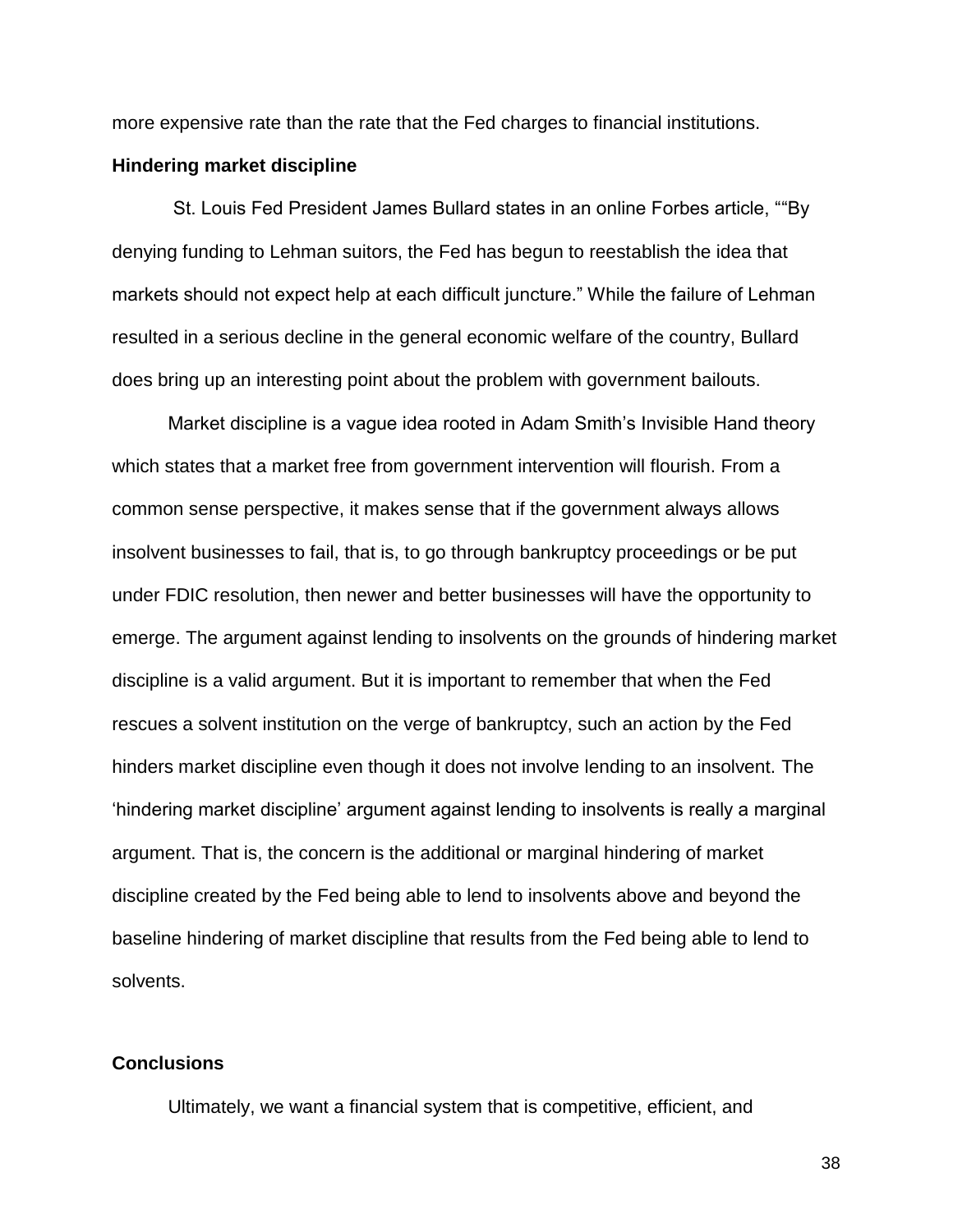innovative. We do not want a financial system where benefits are privatized and costs are publicized. Many economists argue against lending to insolvent institutions on account of how doing so hinders getting what we want from our financial system and exacerbates getting what we do not want. This is justified. If the Fed is allowed to lend to insolvent institutions then competitiveness, efficiency, and innovation are hindered. If the Fed is allowed to lend to insolvent institutions then there is a greater chance that privately-created financial costs will be made public. If the Fed is allowed to lend to insolvents then there is reason to believe that financial crises will occur with greater frequency and severity. My argument is that, in spite of these concerns, the Fed should be legally allowed to lend to insolvent institutions in order to prevent a systemic breakdown of the entire financial system that very well may occur resulting from a future Wall Street liquidity crisis. I advocate that the Fed should be allowed to save particular failing institutions not for the narrow purpose of solely helping the insolvent institution, but rather for the purpose of helping the economy as a whole by preventing a full-blown economic depression.

#### Bibliography

Acharya, Viral V., Thomas F. Cooley, Matthew P. Richardson, and Ingo Walter. *Regulating Wall Street: The Dodd-Frank Act and the New Architecture of Global Finance*. Hoboken, NJ: John Wiley, 2011.

- Allen, Franklin, and Douglas Gale. "Financial Contagion." *Journal of Political Economy* 108.1 (2000): 1-33.
- Andrews, Edmund L., Michael J. De La Merced, and Mary Williams Walsh. "Fed's \$85 Billion Loan Rescues Insurer." Business. The New York Times, 16 Sept. 2008.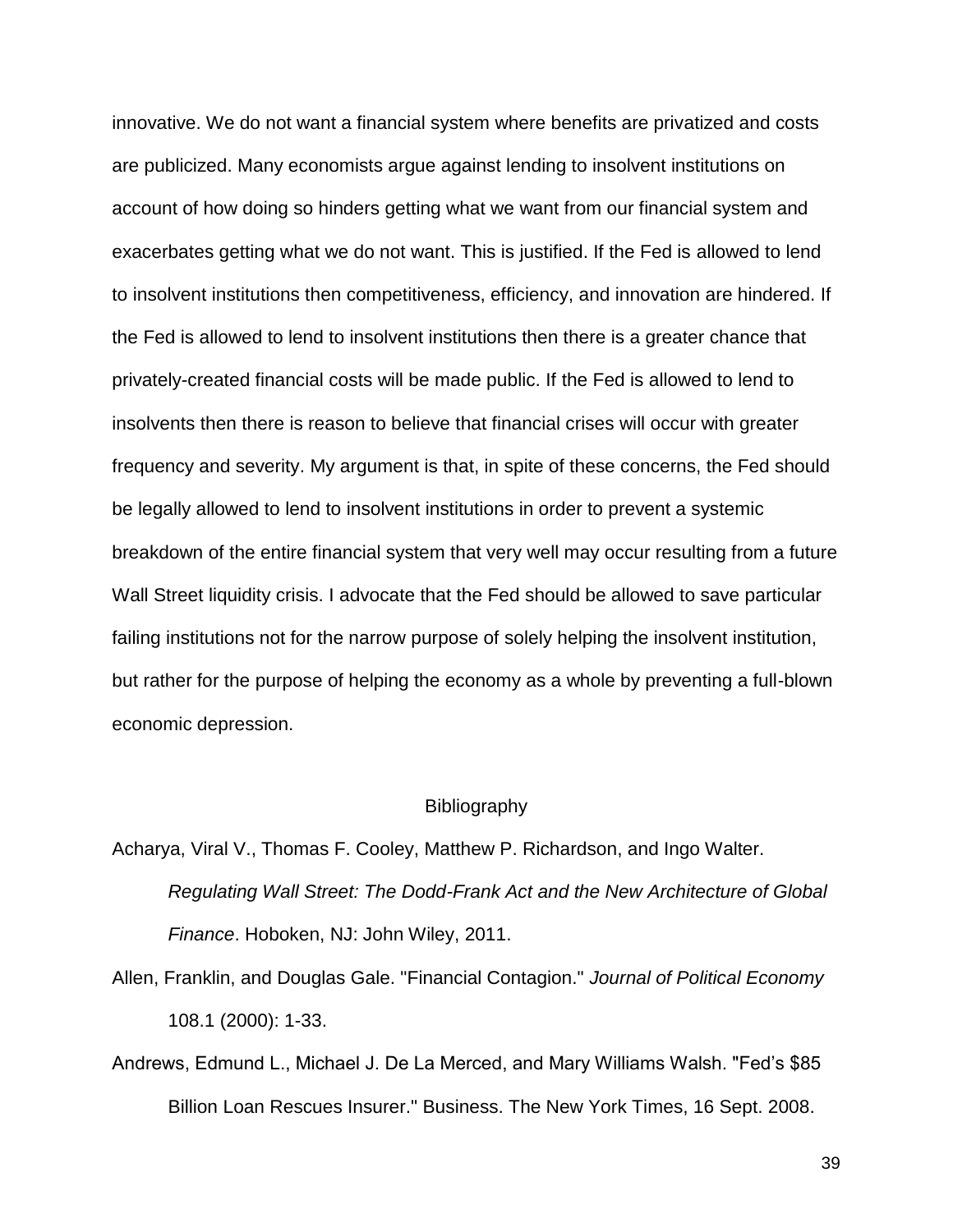Web. 30 Apr. 2014.

<http://www.nytimes.com/2008/09/17/business/17insure.html?pagewanted=all&\_  $r = 0$ .

- Aragon, George O., and Philip E. Strahan. "Hedge funds as liquidity providers: Evidence from the Lehman bankruptcy." *Journal of Financial Economics* 103.3 (2012): 570- 587.
- Baba, Naohiko, and Frank Packer. "From turmoil to crisis: dislocations in the FX swap market before and after the failure of Lehman Brothers." *Journal of International Money and Finance* 28.8 (2009): 1350-1374.
- Bagehot, Walter. *Lombard Street: A Description of the Money Market*. Homewood, IL: R.D. Irwin, 1962.
- "Bankruptcy." United States Courts. Federal Judiciary, n.d. Web. 27 Apr. 2014. <http://www.uscourts.gov/FederalCourts/Bankruptcy.aspx>.
- Bernanke, Ben. "Financial Regulation and Financial Stability." Federal Reserve New and Events. Federal Reserve Board, 8 July 2008. Web. 29 Apr. 2014. <http://www.federalreserve.gov/newsevents/speech/bernanke20080708a.htm>.
- Bhagat S., Bolton, B., Lu J., 2012. Size, leverage, and risk-taking of financial institutions. Working paper. University of Colorado at Boulder.
- Bordo, Michael D. *The lender of last resort: Alternative views and historical experience*. National bureau of economic research, 1990.
- "Brief Summary of the Dodd-Frank Wall Street Reform and Consumer Protection Act." Committee on Banking, Housing & Urban Affairs. United States Senate, n.d. Web. 27 Apr. 2014.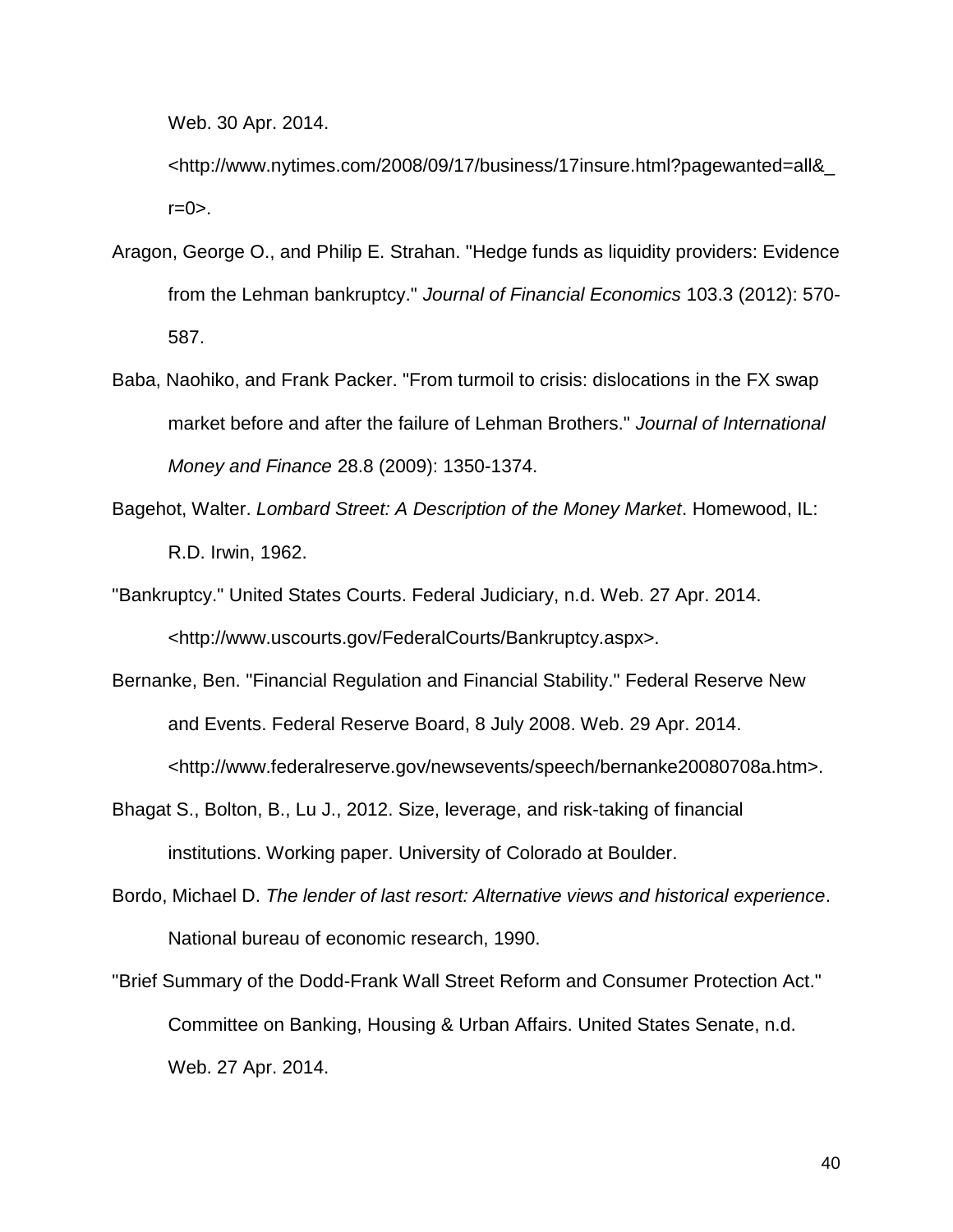- Bullard, James, Christopher Neely, and David Wheelock. "Systemic Risk and the Financial Crisis: A Primer." Federal Reserve Bank of St. Louis Review 1st ser. 91.5 (2009): 403-17.
- Calomiris, Charles W. *Is the Discount Window Necessary? A Penn-Central Perspective*. No. w4573. National Bureau of Economic Research, 1993.
- Caprio, Gerard, Jr., and Daniela Klingebiel. "Bank Insolvency: Bad Luck, Bad Policy, or Bad Banking?" *Annual World Bank Conference on Development Economics*. World Bank, 1997. Web. 01 Apr. 2014.
- Cifuentes, Rodrigo, Gianluigi Ferrucci, and Hyun Song Shin. "Liquidity risk and contagion." *Journal of the European Economic Association* 3.2‐3 (2005): 556- 566.
- Dam, Lammertjan, and Michael Koetter. "Bank Bailouts and Moral Hazard: Evidence from Germany." *Oxford Journal Review of Financial Studies*25.8 (2012): 2343- 380.
- De Bandt, Olivier, and Philipp Hartmann. *Systemic risk: A survey*. No. 2634. CEPR Discussion Papers, 2000.
- Faber, David. *And Then the Roof Caved In: How Wall Street's Greed and Stupidity Brought Capitalism to Its Knees*. Hoboken, NJ: John Wiley & Sons, 2009.
- Flannery, Mark J. "Financial crises, payment system problems, and discount window lending." *Journal of money, credit and banking* (1996): 804-824.
- Freixas, Xavier, Bruno M. Parigi, and Jean-Charles Rochet. "Systemic risk, interbank relations, and liquidity provision by the central bank." *Journal of money, credit and banking* (2000): 611-638.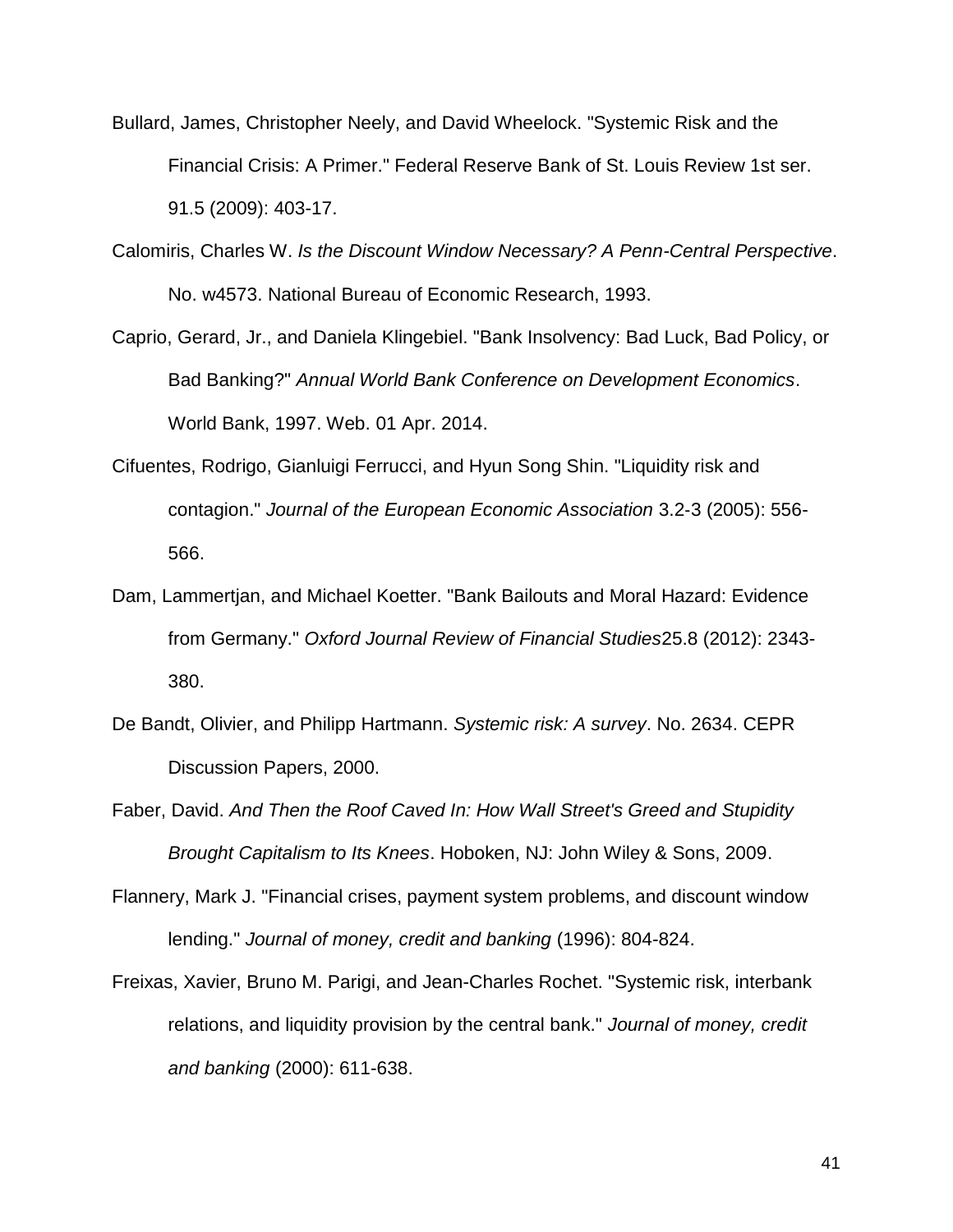- Giglio, Stefano. "Credit default swap spreads and systemic financial risk."*Federal Reserve Bank of Chicago Proceedings*. No. May. 2011.
- Goodfriend, Marvin, and Robert G. King. *Financial deregulation, monetary policy, and central banking*. No. 121. University of Rochester-Center for Economic Research (RCER), 1988.
- Goodhart, Charles Albert Eric. "Myths about the lender of last resort."*International Finance* 2.3 (1999): 339-360.
- Humphrey, Thomas M., and Robert E. Keleher. "The Lender of Last Resort: A Historical Perspective." *Cato Journal* 4.1 (1984): 275-319.
- "Investment in AIG." *Financial Stability: Program Status*. United States Department of the Treasury, 12 Nov. 2013. Web. 09 Apr. 2014. <http://www.treasury.gov/initiatives/financial-stability/TARP-Programs/aig/Pages/status.aspx>.
- Joslin, G. Stanley (1962) "Insolvency in Bankruptcy: A Synthesis," Indiana Law Journal: Vol. 38: Iss. 1, Article 2.
- Kaufman, George G. "Lender of last resort: A contemporary perspective. *"Journal of Financial Services Research* 5.2 (1991): 95-110."
- Kim, Don H., Mico Loretan, and Eli M. Remolona. "Contagion and risk premia in the amplification of crisis: evidence from Asian names in the global CDS market." *Journal of Asian Economics* 21.3 (2010): 314-326.
- Kindleberger, Charles P. *Manias, Panics, and Crashes: A History of Financial Crises*. New York: Wiley, 2000.

Krause, Andreas, and Simone Giansante. "Interbank lending and the spread of bank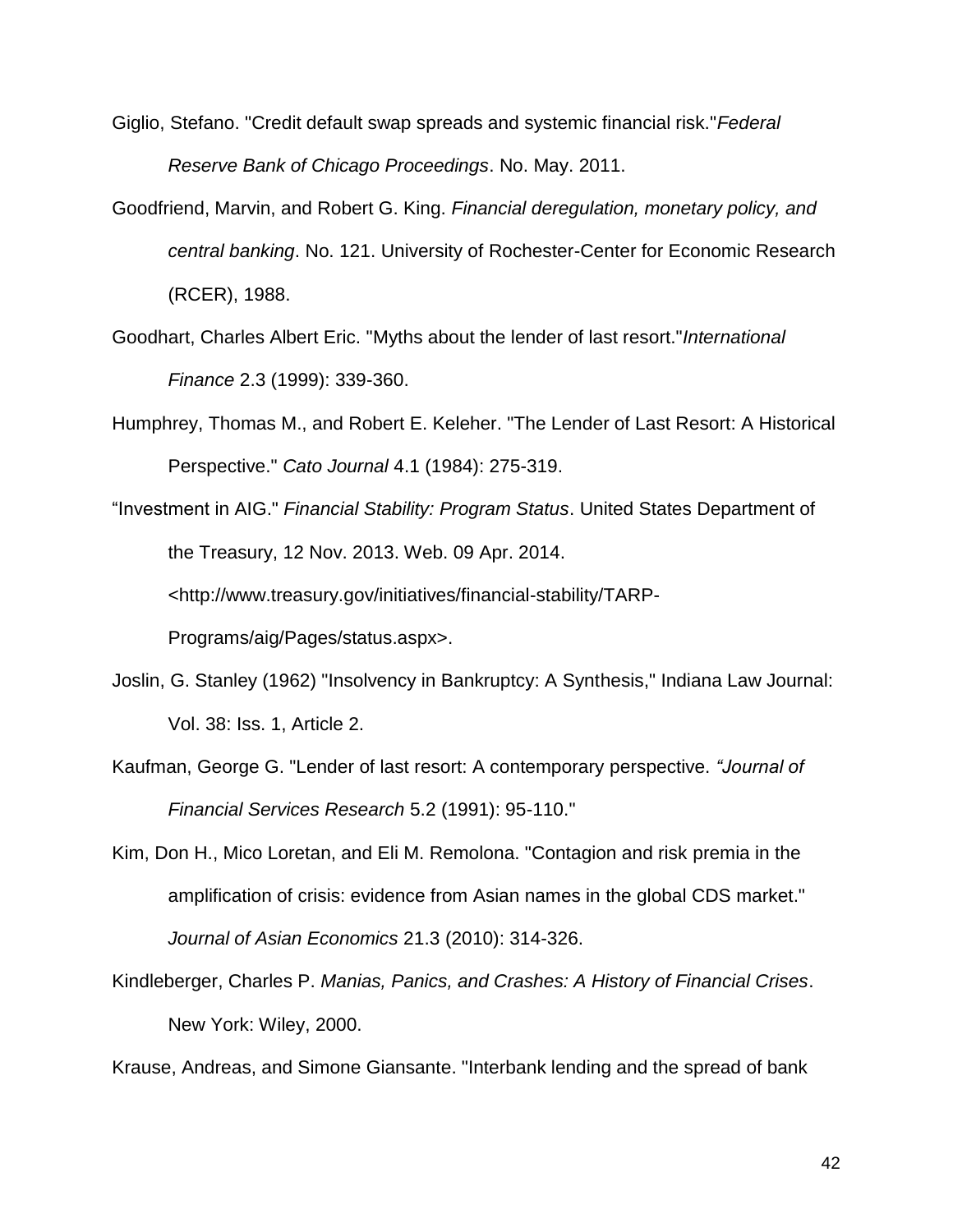failures: A network model of systemic risk." *Journal of Economic Behavior & Organization* 83.3 (2012): 583-608.

Krugman, Paul. "Letting Lehman Fail." The Opinion Pages. The New York Times, 19 Feb. 2014. Web. 30 Apr. 2014.

<http://krugman.blogs.nytimes.com/2014/02/19/letting-lehman-fail/>.

- Markose, Sheri, Simone Giansante, and Ali Rais Shaghaghi. "'Too interconnected to fail'financial network of US CDS market: Topological fragility and systemic risk." *Journal of Economic Behavior & Organization* 83.3 (2012): 627-646.
- Meltzer, A. (1986). "Financial Failures and Financial Policies." In G. G. Kaufman and R. C. Kormendi (eds.), Deregulating Financial Service: Public Poky in Flux. Cambridge: Ballinger Publishing Company.
- "Press Release." *The Federal Reserve*. Board of Governors of the Federal Reserve System, 16 Sept. 2008. Web. 09 Apr. 2014.

[<http://www.federalreserve.gov/newsevents/press/other/20080916a.htm>](http://www.federalreserve.gov/newsevents/press/other/20080916a.htm).

Samuel, Henry, and Harry Wallop. "Financial Crisis: Christine Lagarde Warned Hank Paulson to Bail out Lehman Brothers." Financial Crises. The Telegraph, 16 Oct. 2008. Web. 30 Apr. 2014.

<http://www.telegraph.co.uk/finance/financialcrisis/3212182/Financial-crisis-

Christine-Lagarde-warned-Hank-Paulson-to-bail-out-Lehman-Brothers.html>.

Schaefer, Steve. "Bernanke Fed Knew Not Saving Lehman In 2008 Was A Bet It Might Lose." Forbes. Forbes Magazine, 21 Feb. 2014. Web. 28 Apr. 2014. <http://www.forbes.com/sites/steveschaefer/2014/02/21/fed-members-knew-notsaving-lehman-in-2008-was-a-bet-they-might-lose/>.